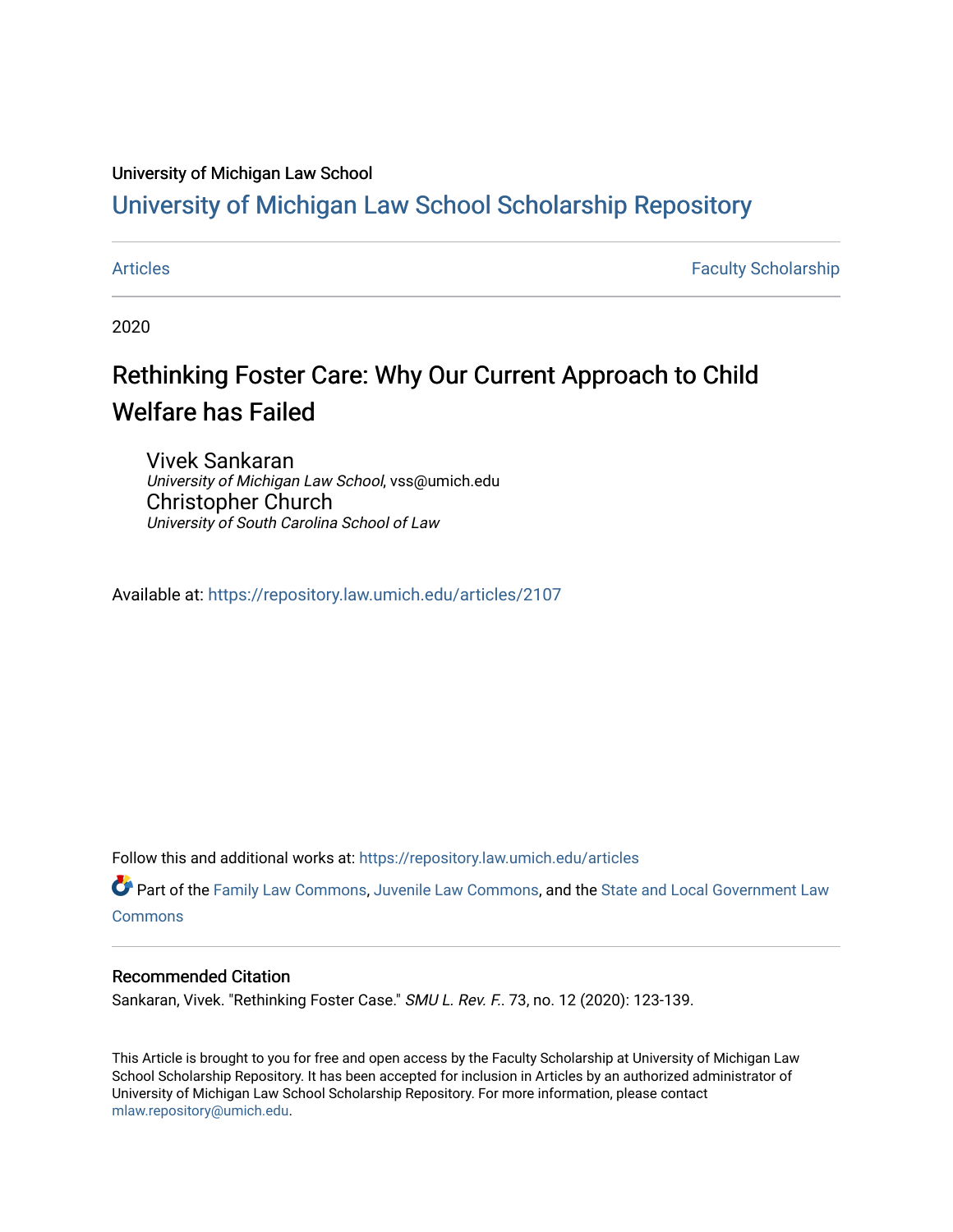# SMU Law Review Forum

### Volume 73 **April 2020** 123–139

# RETHINKING FOSTER CARE: WHY OUR CURRENT APPROACH TO CHILD WELFARE HAS FAILED

#### *Vivek Sankaran[\\*](#page-1-0)*

*Christopher Church[\\*\\*](#page-1-1)*

### ABSTRACT

*Over the past decade, the child welfare system has expanded, with vast public and private resources being spent on the system. Despite this investment, there is scant evidence suggesting a meaningful return on investment. This Article argues that without a change in the values held by the system, increased funding will not address the public health problems of child abuse and neglect.*

### INTRODUCTION

In 2018, the U.S. Department of Justice announced a new zero-tolerance policy on illegal immigration, of which one consequence would be separating kids from their parents.<sup>[1](#page-1-2)</sup> A public outcry followed, rooted in both social justice and the recognition of the trauma children would suffer when involuntarily separated from their parents. Speaking of the impact of family separation, one prominent pediatrician stated, "If people paid attention at all to the science, they would never do this."[2](#page-1-3) Lost in the conversation, however, was the reality that the child welfare system—in the name of child protection—routinely does this every day to children already in the United States.

The child welfare system's benevolent goal to protect children from harm began

<span id="page-1-0"></span><sup>\*</sup> Vivek S. Sankaran, J.D., is the Director of the Child Advocacy Law Clinic at the University of Michigan Law School.

<span id="page-1-1"></span><sup>\*\*</sup> Christopher E. Church, J.D., M.S., is the Staff Attorney at the University of South Carolina School of Law's CHAMPS Clinic.

<span id="page-1-2"></span><sup>1.</sup> Press Release, U.S. Dep't. of Justice, Attorney General Announces Zero-Tolerance Policy for Criminal Illegal Entry (Apr. 6, 2018), https://www.justice.gov/opa/pr/attorney-general-announceszero-tolerance-policy-criminal-illegal-entry [https://perma.cc/R3UM-SPP2].

<span id="page-1-3"></span><sup>2.</sup> William Wan, *What Separation from Parents Does to Children: 'The Effect Is Catastrophic*,*'* WASH. POST (June 18, 2018, 5:15 PM), https://www.washingtonpost.com/national/healthscience/what-separation-from-parents-does-to-children-the-effect-iscatastrophic/2018/06/18/c00c30ec-732c-11e8-805c-4b67019fcfe4\_story.html

<sup>[</sup>https://perma.cc/5GC7-D2LV].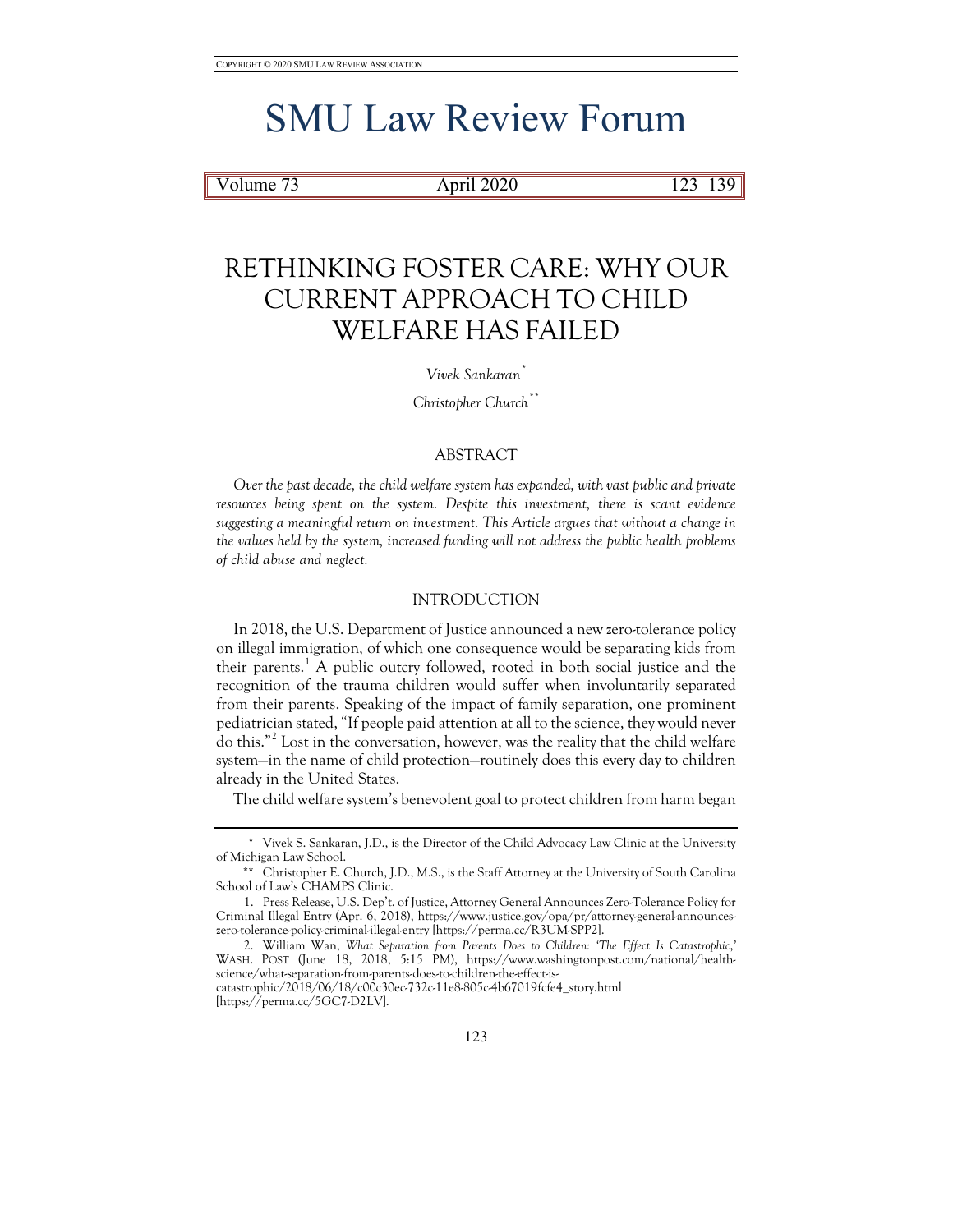with philanthropic roots. The early efforts of charitable organizations to protect children from abuse and neglect are well documented in stories like the case of Mary Ellen Wilson<sup>[3](#page-2-0)</sup> and the establishment of the first juvenile court in Chicago, Illinois, in  $1899$ <sup>[4](#page-2-1)</sup> Roughly a decade later, the federal government entered the child protection realm when President Taft established the Children's Bureau as the first federal agency charged with investigating and reporting "upon all matters pertaining to the welfare of children."[5](#page-2-2) Over time, the Children's Bureau grew, as did the federal government's role in administering child welfare systems. As state actors replaced philanthropists, courts and legislatures began to limit the government's ability to intervene, recognizing a parent's and child's reciprocal constitutional right to remain together, free from government intrusion absent compelling circumstances.<sup>[6](#page-2-3)</sup> Yet high-profile cases of child fatalities and public advocacy have led to the slow but steady expansion of the child welfare system.<sup>[7](#page-2-4)</sup> Unsurprisingly, our child welfare system today resembles an industrial complex.

The Children's Bureau's budget now approaches \$8 billion annually, which it largely spends on providing support, guidance, and monitoring to local child welfare agencies charged with responding to reports of suspected child abuse and neglect.[8](#page-2-5) State and local government agencies also invest substantially in the machinery built to respond to child maltreatment.<sup>[9](#page-2-6)</sup> While charitable organizations now take a back seat to government actors in terms of directly responding to reports of child abuse and neglect, the combined investment of these organizations certainly rivals the investment by governments.<sup>[10](#page-2-7)</sup>

In addition to funding entities to protect children, a significant amount of money is devoted to improving the experience of children already in foster care. The Children's Bureau spends portions of its annual budget on discretionary grants to support research to identify promising programs and practices.<sup>[11](#page-2-8)</sup>

overhauling-child-welfare/36866 [https://perma.cc/94AX-57PH] (discussing increased legislation in response to child fatalities due in part to public advocacy).

01IntroStateChildWelfareFunding.pdf [https://perma.cc/CH2E-KLN6].

<span id="page-2-0"></span><sup>3.</sup> *See, e.g.*, Mary Renck Jalongo, *The Story of Mary Ellen Wilson: Tracing the Origins of Child Protection in America*, 34 EARLY CHILDHOOD EDUC. J. 1, 1–4 (2006).

<span id="page-2-1"></span><sup>4.</sup> NAT'L RESEARCH COUNCIL & INST. OF MED., JUVENILE CRIME, JUVENILE JUSTICE 157 (Joan McCord et al. eds., 2001).

<span id="page-2-2"></span><sup>5.</sup> Children's Bureau Act, Pub. L. No. 62-116, ch. 73, 37 Stat. 79, 79 (1912) (codified as amended at 42 U.S.C. §§ 191–94 (2018)) (establishing and stating purpose of the Children's Bureau).

<span id="page-2-3"></span><sup>6.</sup> *See generally* LEONARD EDWARDS, REASONABLE EFFORTS: A JUDICIAL PERSPECTIVE 14–17 (2014).

<span id="page-2-4"></span><sup>7.</sup> *See, e.g.*, Theresa Covington & Ilana Levinson, *Better Abuse Fatality Reviews Are Key to Overhauling Child Welfare*, CHRON. OF SOC. CHANGE (Aug. 15, 2019), https://chronicleofsocialchange.org/opinion/better-child-abuse-fatality-reviews-are-key-to-

<span id="page-2-5"></span><sup>8.</sup> *CB Fact Sheet*, CHILDREN'S BUREAU, https://www.acf.hhs.gov/cb/fact-sheet-cb [https://perma.cc/WBN2-CQHQ] (last reviewed Jan. 8, 2019).

<span id="page-2-6"></span><sup>9.</sup> *See, e.g.*, ELIZABETH JORDAN & DANA DEAN CONNELLY, CHILD TRENDS, AN INTRODUCTION TO CHILD WELFARE FUNDING, AND HOW STATES USE IT 1–2 (2016), https://www.childtrends.org/wp-content/uploads/2016/01/2016-

<span id="page-2-7"></span><sup>10.</sup> *See, e.g.*, CASEY FAMILY PROGRAMS, ON THE PATHWAY OF HOPE 23 (2019), https://caseyfamilypro-wpengine.netdna-ssl.com/media/2019-Signature-Report.pdf [https://perma.cc/JAH8-V7WZ].

<span id="page-2-8"></span><sup>11.</sup> *CB Discretionary Grant Programs*, CHILDREN'S BUREAU, https://www.acf.hhs.gov/cb/grants/discretionary-grant [https://perma.cc/DL4B-UL9Y] (last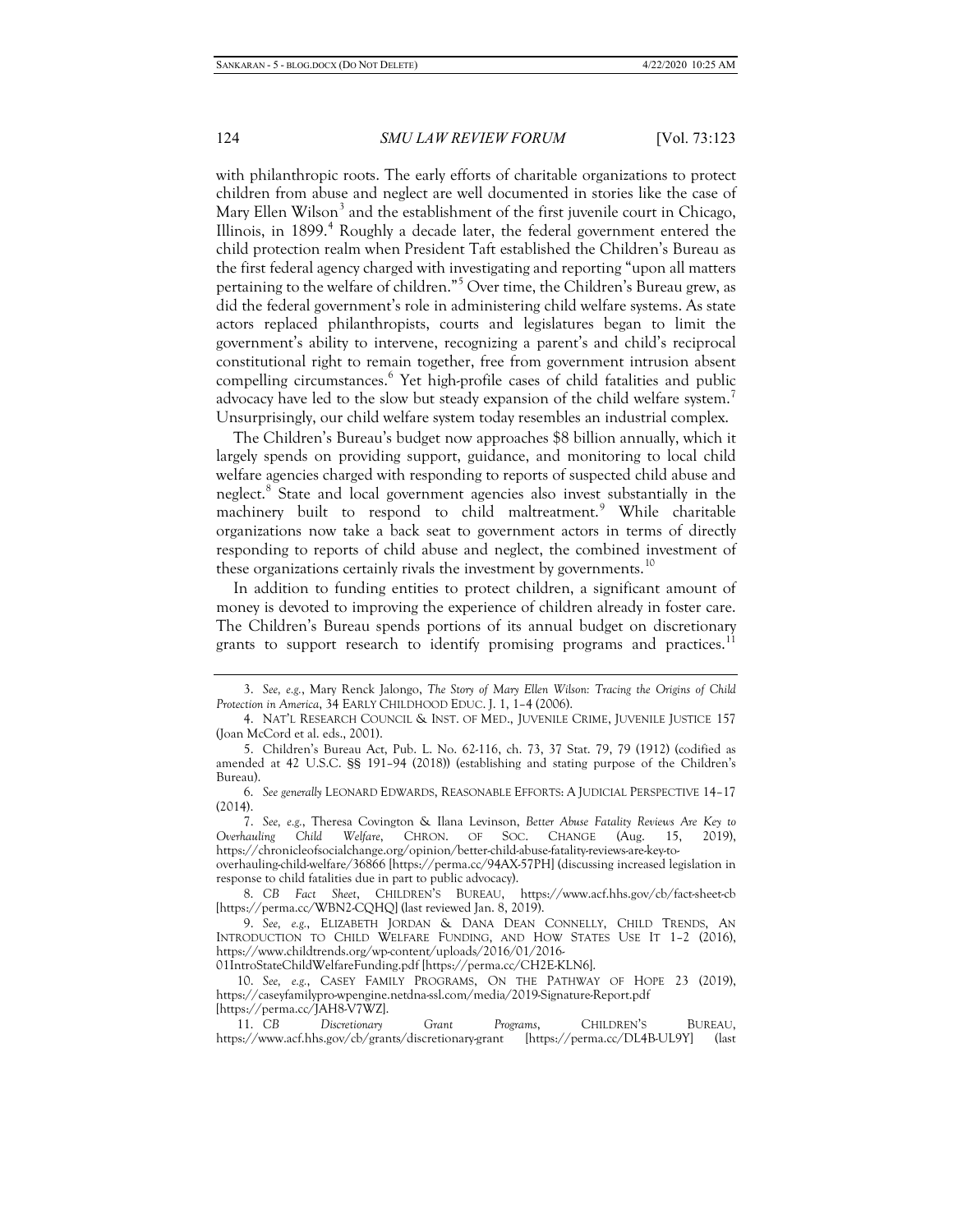Nonprofit organizations and foundations pour significant resources into improving the child welfare system through consulting, research, policy analysis,

lobbying, and program development.<sup>[12](#page-3-0)</sup> Impact-litigation firms have sought to reform child welfare systems through expensive, long-running class action lawsuits.<sup>[13](#page-3-1)</sup> In the wake of high-profile tragedies, states have responded with legislative commissions and executive task forces that increased funding,  $14$ established new ombudsman offices, $15$  or found other ways to build up infrastructure to mitigate the likelihood of future tragedies. With each passing year, the child welfare-industrial complex grows.

It has been just over a hundred years since the Children's Bureau was established, formalizing the federal government's entrance into child welfare. Julia Lathrop, the first Chief of the Children's Bureau, established a number of priorities for the Bureau, including one rooted in social justice: "[T]he justice of today is born out of yesterday's pity."[16](#page-3-4) From the perspective of Lathrop, justice, and not pity, was to be child welfare's North Star.

What does justice look like today for families involved with the child welfare system? Have the billions of dollars advanced by public and private actors improved justice for children? Have the billions of dollars spent annually reduced the incidence of child abuse and neglect? Have the billions of dollars mirrored the research to carefully calibrate a child welfare system that no child unnecessarily passes through? Have the billions of dollars reduced our nation's reliance on institutions to warehouse children? The answers to these questions should concern all of us and imbue the child welfare system with an unwavering commitment to rethink the current system.

This Article explores these questions, focusing on the system's growth over the last decade. The first section briefly documents the vast public and private resources spent on child welfare. It is not an exhaustive documentation, yet it reveals the magnitude of the public and private resources committed to child welfare. The second section questions whether those resources have helped the child welfare system achieve its many goals, with an emphasis on children safely remaining with their families. While a rigorous scientific study of the preceding question is beyond the scope of this Article and beyond the authors' expertise, there is scant evidence suggesting a meaningful return on investment. Finally, the

reviewed Jan. 23, 2020).

<span id="page-3-0"></span><sup>12.</sup> *See, e.g.*, CASEY FAMILY PROGRAMS, *supra* note 10, at 23 ("In 2018, Casey Family Programs spent \$111 million in pursuit of our vision of safely reducing the need for foster care . . . .").

<span id="page-3-1"></span><sup>13.</sup> *See, e.g.*, CHILDREN'S RIGHTS, 2017REPORT 5 (2018), https://www.childrensrights.org/wpcontent/uploads/2018/09/180802-CR-Annual-Report-2017-4.pdf [https://perma.cc/HZ6T-VUT8] (reporting a total public support and revenue of more than \$5.9 million in 2017).

<span id="page-3-2"></span><sup>14.</sup> *See, e.g.*, Andy Miller, *New Chief Named for Ga. Family, Children Services; Current Leader Takes Job in LA*, WABE (July 27, 2018), https://www.wabe.org/new-chief-named-for-ga-family-childrenservices-current-leader-takes-job-in-la [https://perma.cc/F5Q9-VJU2].

<span id="page-3-3"></span><sup>15.</sup> *See, e.g.*, Micah Caskey, *We Could Have Saved This Toddler but Failed to Act. We Can't Let That Happen Again*, STATE (Apr. 24, 2018, 9:33 AM), https://www.thestate.com/opinion/oped/article209605814.html (explaining the establishment of the South Carolina Department of Children's Advocacy in wake of high profile tragedy).

<span id="page-3-4"></span><sup>16.</sup> Paul Theerman, *Julia Lathrop and the Children's Bureau*, 100 AM.J. PUB.HEALTH 1589, 1589– 90 (2010) (internal quotation marks omitted).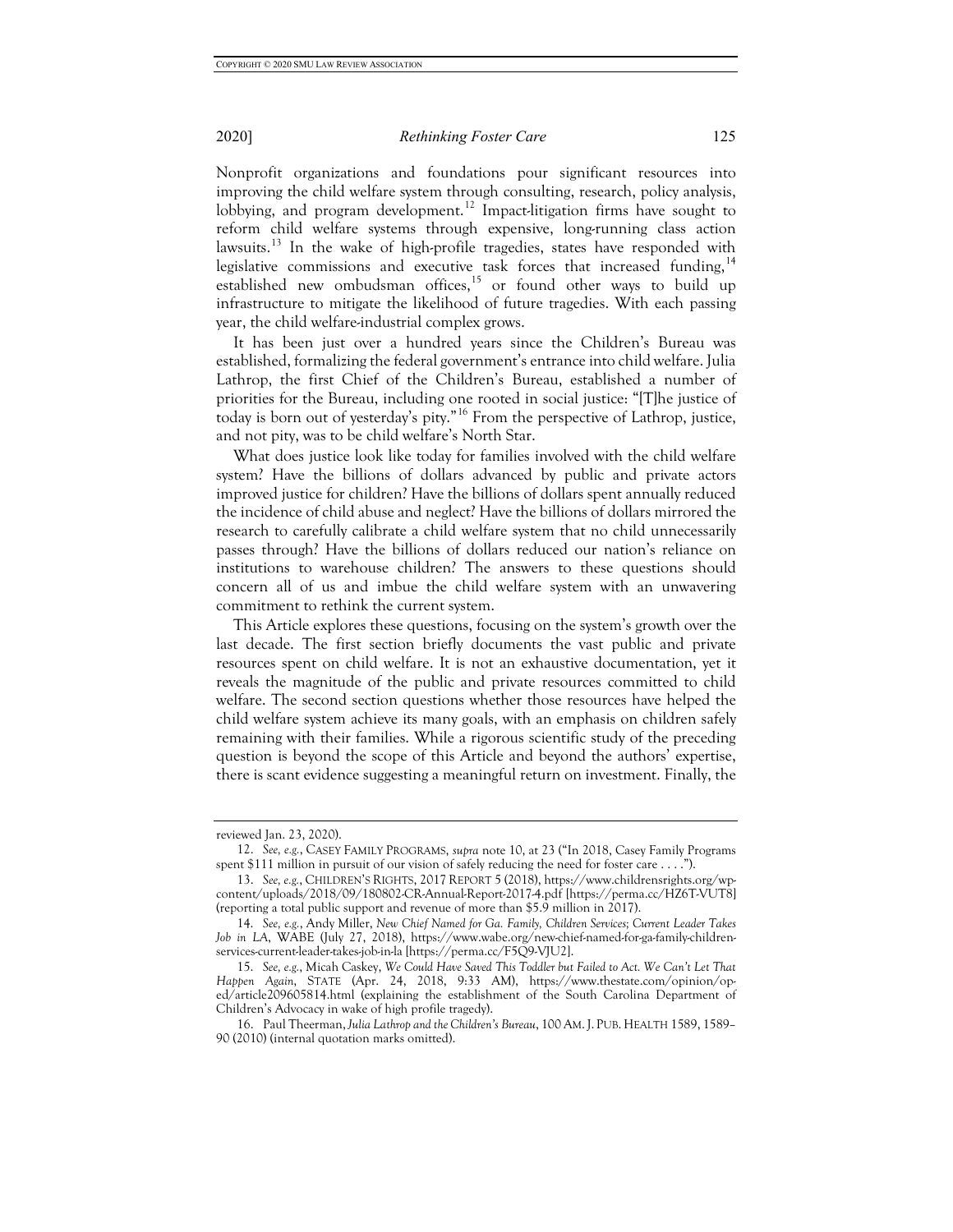Article proposes a reorientation for how the child welfare system might improve its response to the public health problem of child abuse and neglect over the next decade.

### I. A FLURRY OF ACTIVITY

Over the past decade, policymakers, private foundations, and advocates have busily sought to improve the child welfare system. The federal government has legislated, regulated, and funded the field with an aim towards improving practice and clarifying the legal framework that governs child welfare proceedings.

The legislative activity reflects the government's belief that adding more technical requirements to state child welfare systems will improve outcomes for children. A brief description of legislation over the past decade highlights this compliance-driven framework. For example, in 2008, Congress passed the Fostering Connections to Success and Increasing Adoptions Act, which, among other things, required states to improve support for relatives of children in foster care and to prioritize keeping siblings together while they are in foster care.<sup>[17](#page-4-0)</sup>

Three years later, it enacted the Child and Family Services Improvement and Innovation Act, which required caseworkers to visit children more frequently and mandated agencies to consult with medical professionals in the ongoing treatment of children in foster care.<sup>[18](#page-4-1)</sup> Just three years after that, the federal government passed the Preventing Sex Trafficking and Strengthening Families Act, requiring states to track kids in foster care at risk of sex trafficking and requiring caseworkers to work with older youth in foster care to plan for a transition into adulthood.<sup>[19](#page-4-2)</sup> Most recently, in 2018, Congress passed the Family First Prevention Services Act, which allows federal foster care funds to support certain types of prevention services and also limits states from placing kids in institutional settings.<sup>[20](#page-4-3)</sup> The federal government's involvement in the child welfare system was extremely limited before the 1970s, so this flurry of legislative activity over the last decade demonstrates a sustained interest among federal policymakers to manage state child welfare systems—primarily through increasing technical requirements—with an aim towards improving the lives of children in foster care. Consistent with this interest, from 2004 to 2014, the federal government, along with states, spent nearly thirty billion dollars to protect children.<sup>[21](#page-4-4)</sup>

The investment of private foundations in the foster care system has been

<span id="page-4-0"></span><sup>17.</sup> Fostering Connections to Success and Increasing Adoptions Act of 2008, Pub. L. No. 110- 351, 122 Stat. 3949 (codified as amended in scattered sections of 26 U.S.C., 31 U.S.C., and 42 U.S.C. (2018)).

<span id="page-4-1"></span><sup>18.</sup> Child and Family Services Improvement and Innovation Act, Pub. L. No. 112-34, 125 Stat. 369 (2011) (codified as amended in scattered sections of 42 U.S.C.).

<span id="page-4-2"></span><sup>19.</sup> Preventing Sex Trafficking and Strengthening Families Act, Pub. L. No 113-183, 128 Stat. 1919 (2014) (codified as amended in scattered sections of 28 U.S.C. and 42 U.S.C.).

<span id="page-4-3"></span><sup>20.</sup> Bipartisan Budget Act of 2018, Family First Prevention Services Act, Pub. L. No 115-123, tit. VII, 132 Stat. 64, 232–69 (codified as amended in scattered sections of 42 U.S.C.).

<span id="page-4-4"></span><sup>21.</sup> *See* DANA DEAN CONNELLY & KRISTINA ROSINSKY, CHILD TRENDS, FEDERAL AND STATE/LOCAL CHILD WELFARE AGENCY SPENDING PER CHILD, 2004–2014, at 1–2 (2018), https://www.childtrends.org/wp-content/uploads/2018/06/Federal-and-State-Local-Child-Welfare-Agency-Spending-per-child\_ChildTrends\_June2018.pdf [https://perma.cc/BH94-F6XM].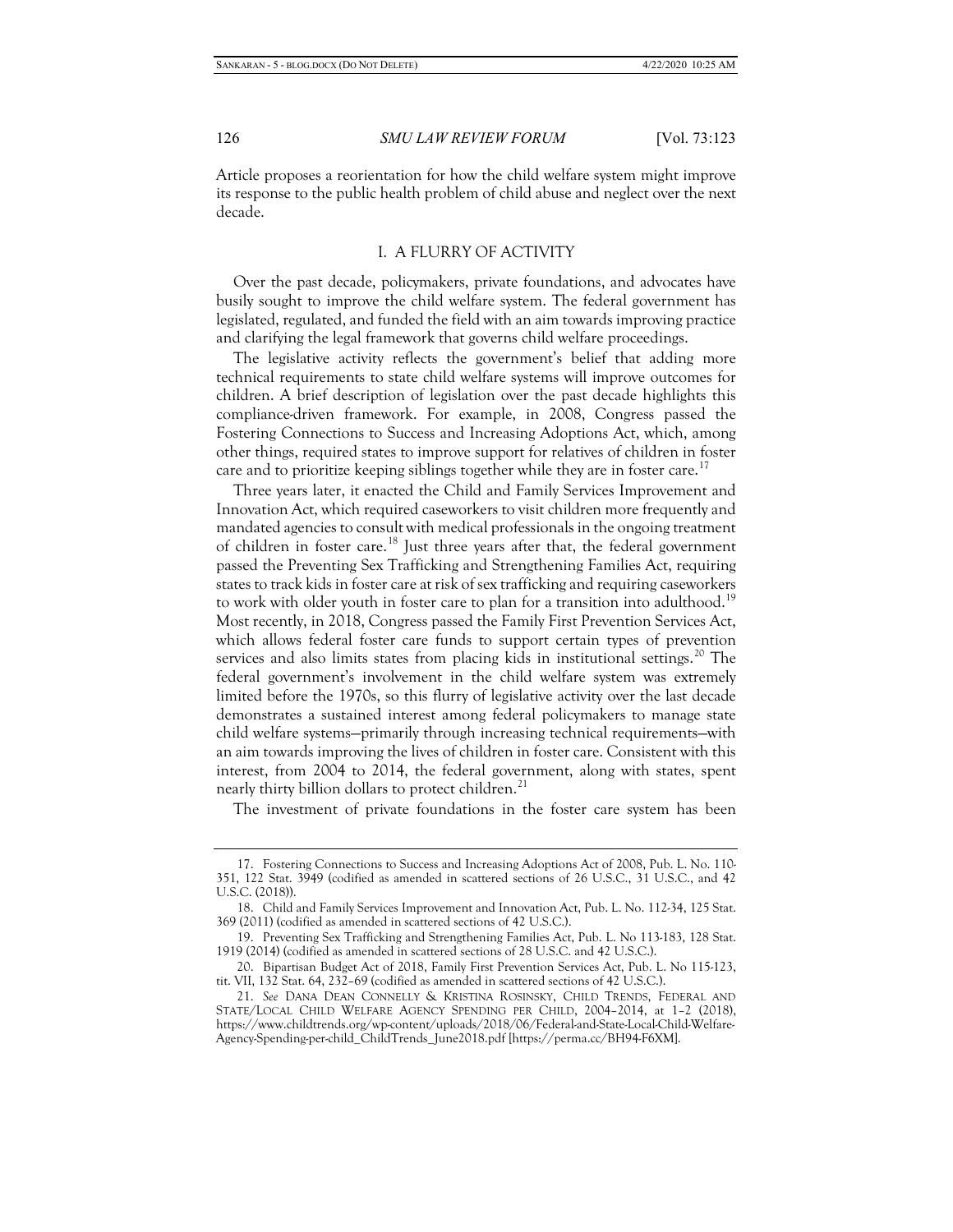equally strong. Casey Family Programs, the nation's largest operating foundation focused on safely reducing the need for children to remain in foster care, spends over \$100 million a year in support of its mission.<sup>[22](#page-5-0)</sup> Consultants working for the foundation are spread all over the country, working closely with state child welfare agencies and courts to support systems improvement.<sup>[23](#page-5-1)</sup> Similarly, its sister foundation, the Annie E. Casey Foundation, spent equally as much to improve the lives of at-risk children.<sup>[24](#page-5-2)</sup> Other foundations, including Kellogg, Conrad Hilton, and Kresge, have poured in millions of dollars to support the improvement of the foster care system.<sup>[25](#page-5-3)</sup>

The advocacy community has been mobilized as well. As a result of the advocacy of Children's Rights, "a national watchdog organization advocating on behalf of abused and neglected children,"<sup>[26](#page-5-4)</sup> at least seventeen state child welfare systems are under federal court oversight, some of which have been under such oversight for thirty years.<sup>[27](#page-5-5)</sup> Since 2017, the organization has filed four new class action lawsuits asking for court monitoring of additional state systems. Other advocacy organizations focused on foster care reform, such as A Better Childhood, the Youth Law Center, the Juvenile Law Center, and the National Center for Youth Law, engage in similar lawsuits. These lawsuits finance lawyers, monitors, and contractors under the ambitious plan of using class action lawsuits to turn around state foster care systems. To both defend lawsuits and monitor settlements, states have expended millions of dollars. Yet very few states that have been subjected to federal consent decrees as a result of these lawsuits have successfully exited them.<sup>[28](#page-5-6)</sup>

In addition to funding required by class action lawsuits, states are also spending increased funds providing children and parents with advocates to help them navigate the foster care system. The overwhelming majority of states now provide parents and children with attorneys in these cases, and most major cities have nonprofits that serve the legal needs of families. In 2016, the Family Justice Initiative was launched to further "strengthen families through the provision of high-quality legal representation for children and parents involved in the child welfare system."<sup>[29](#page-5-7)</sup> The need for specialized advocates to practice child welfare law

<span id="page-5-0"></span><sup>22.</sup> *About Us*, CASEY FAMILY PROGRAMS, https://www.casey.org/who-we-are/about/ [https://perma.cc/HWM7-K8NE] (last visited Oct. 8, 2019).

<sup>23.</sup> *Id.*

<span id="page-5-2"></span><span id="page-5-1"></span><sup>24.</sup> *See Financial Information*, ANNIE E. CASEY FOUND., https://www.aecf.org/about/financials/ [https://perma.cc/2XQQ-S8LQ] (last visited Oct. 8, 2019).

<span id="page-5-3"></span><sup>25.</sup> *See, e.g.*, *Friends of the Children Awarded \$1.75 Million Grant from Conrad N. Hilton Foundation*, FRIENDS OF THE CHILDREN (Sept. 12, 2018), https://friendsofthechildren.org/news/2018/friendsof-the-children-awarded-1-75-million-grant-from-conrad-n-hilton-foundation [https://perma.cc/G5HT-UBQD].

<span id="page-5-4"></span><sup>26.</sup> Press Release, Children's Rights, Forty-Nine States Falling Short of Adequate Reimbursement Rates for Foster Care, Study Shows (Oct. 3, 2007), https://www.childrensrights.org/press-release/forty-nine-states-falling-short-of-adequatereimbursement-rates-for-foster-care-study-shows/ [https://perma.cc/9TUP-2MZ6].

<span id="page-5-5"></span><sup>27.</sup> *See Class Actions*, CHILDREN'S RIGHTS, https://www.childrensrights.org/ourcampaigns/class-actions/ [https://perma.cc/QQ3X-9HAL] (last visited Oct. 29, 2019) (listing pending lawsuits).

<sup>28.</sup> *See id.*

<span id="page-5-7"></span><span id="page-5-6"></span><sup>29.</sup> For more information about the initiative, see *Mission & Vision*, FAMILY JUSTICE INITIATIVE, https://familyjusticeinitiative.org/about/mission-vision/ [https://perma.cc/246R-D4NY] (last visited Oct. 29, 2019).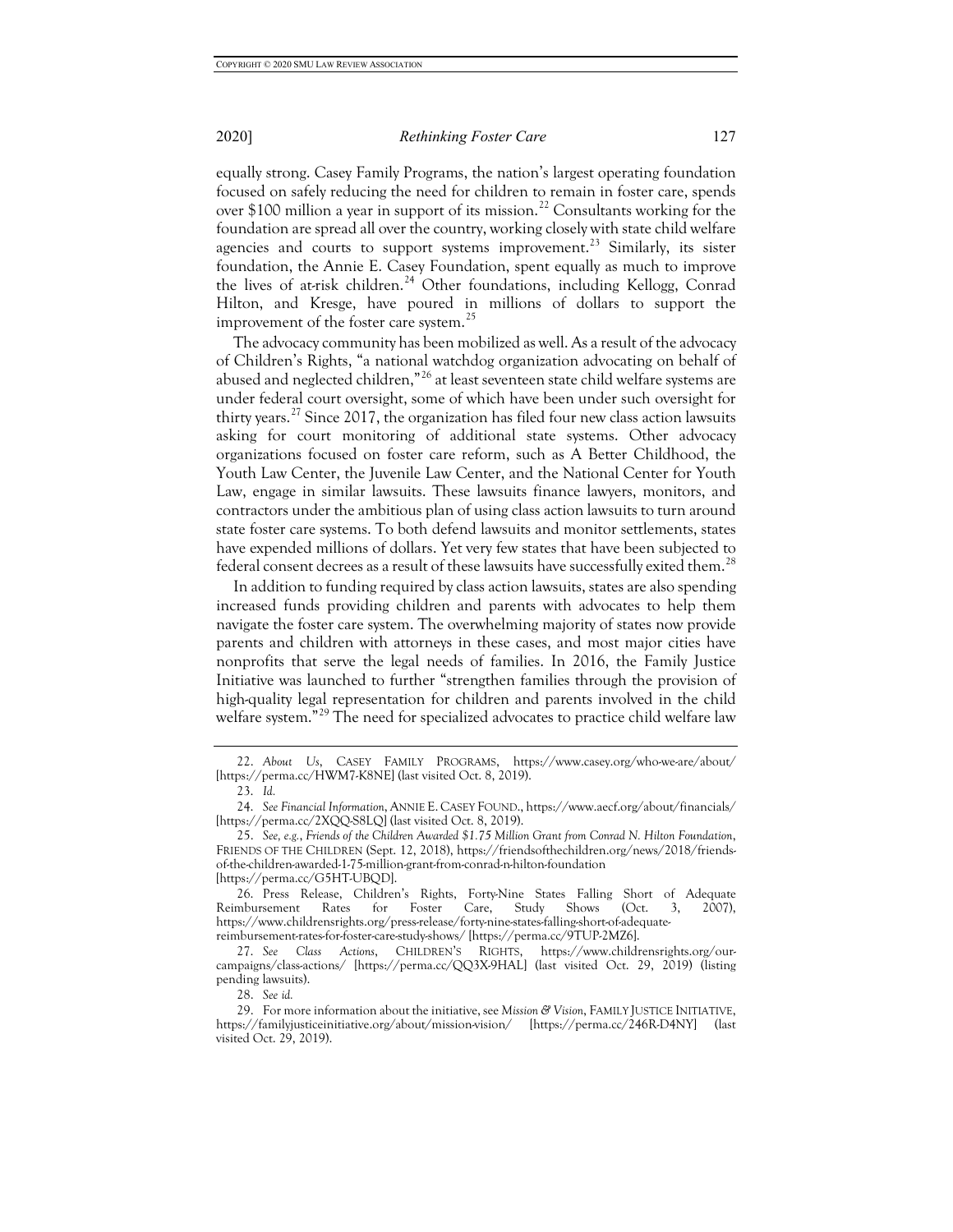also resulted in the National Association of Counsel for Children creating a certification program signifying "an attorney's specialized knowledge, skill, and verified expertise in the field of child welfare law."<sup>[30](#page-6-0)</sup> Since the program's inception in 2006, over 800 attorneys have become certified. $31$  In addition to lawyers, each year more than 85,000 volunteer, court-appointed special advocates or guardians *ad litem* work with more than 260,000 children to make recommendations to juvenile courts about what is in the best interests of those children.<sup>[32](#page-6-2)</sup>

The machinery we have created to serve children in foster care is vast. On the child welfare agency side, it includes Child Protective Services (CPS) investigators, foster care workers, adoption workers, and foster care licensing workers. Court professionals include judges, lawyers for children, parents, agencies, and courtappointed special advocates. In addition, federal employees closely monitor child welfare systems for compliance with laws, privately retained monitors track adherence to federal lawsuits, and researchers at universities or other organizations study child welfare practice and programs.

This snapshot above is intended to make a very simple point—in the past decade, policymakers, foundation leaders, and advocates have been busy trying to improve the lives of at-risk children. Numerous laws have been passed, requirements have been imposed, and billions of dollars have been spent to support programs, professionals, and policies to change the trajectory of the lives of children in foster care. More professionals are focused on improving the lives of at-risk children. Undoubtedly, the child welfare community has been active, busy, and organized. If activity and busyness were metrics for success, the past decade should receive high marks.

But key questions remain. Has this activity translated into better outcomes for children and families? In other words, is the child welfare system making progress towards keeping more children safe with their families? And if not, how might our system change its focus in the next decade to better serve children and their families?

### II. LITTLE PROGRESS TOWARDS JUSTICE FOR FAMILIES

Despite the significant investment of resources discussed above, the child welfare system has made little progress improving justice for children and families involved in the child welfare system.

First, children have a right to be safe from abuse and neglect. The public, including certain mandated reporters, is charged with helping child welfare agencies identify potential victims of abuse and neglect. Despite child welfare's significant investment, the number of children identified by CPS agencies as

<span id="page-6-0"></span><sup>30.</sup> For more information about the certification program, see *Promoting Excellence: CWLS Certificaton*, NAT'L ASS'N OF COUNSEL FOR CHILDREN, https://www.naccchildlaw.org/page/Certification [https://perma.cc/KYQ6-LATR] (last visited Oct. 25, 2019).

<sup>31.</sup> *Id.*

<span id="page-6-2"></span><span id="page-6-1"></span><sup>32.</sup> *See Our Reach*, NAT'L CASA/GAL ASS'N FOR CHILDREN, https://casaforchildren.org/ourimpact/our-reach/ [https://perma.cc/JG63-X222] (last visited Oct. 9, 2019) (indicating the breadth of the court-appointed special advocate program).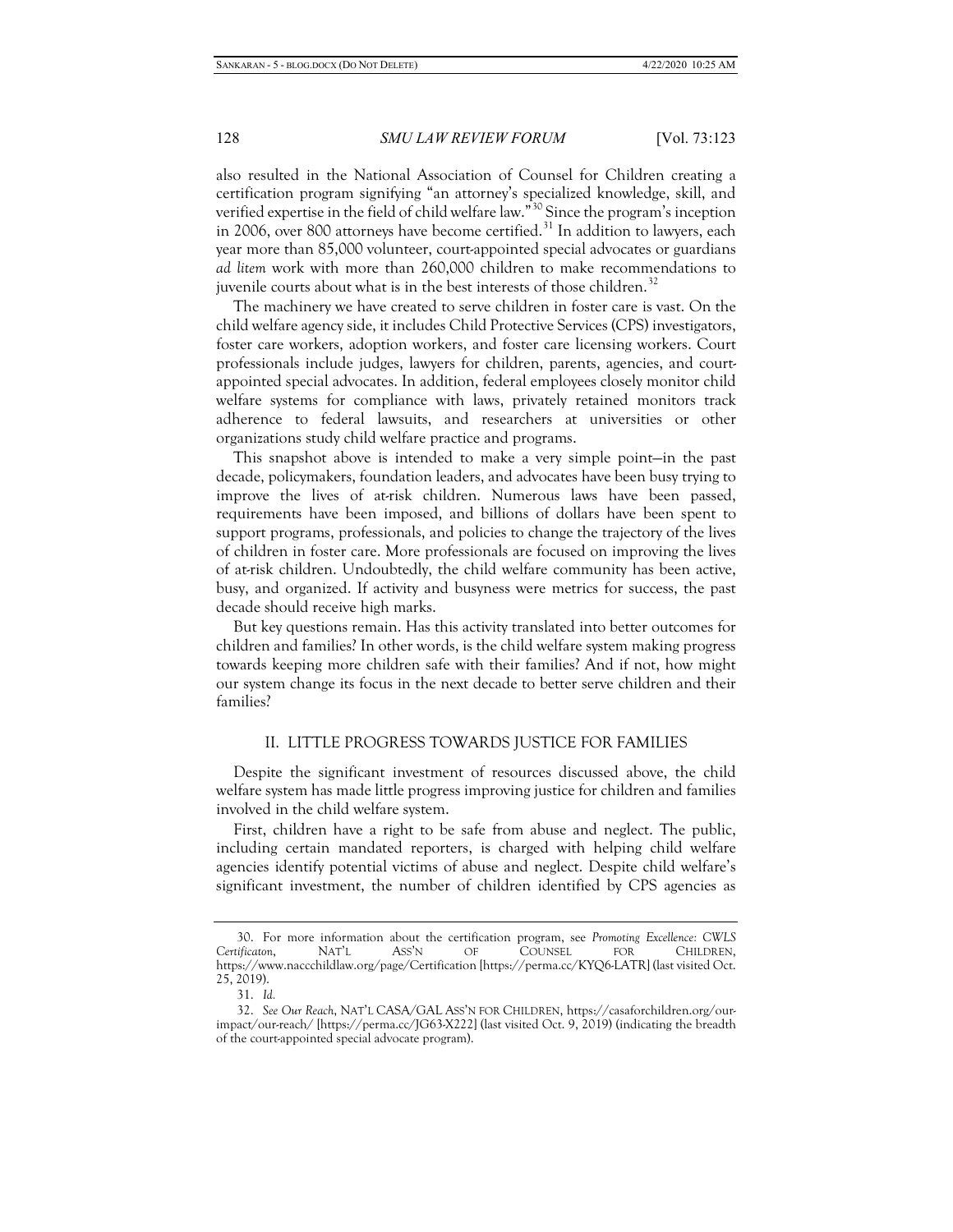victims of caretaker abuse and neglect in the United States has not decreased over the past decade. During the 2010 federal fiscal year (FFY), the number of victims state child welfare agencies identified was 9.37 victims per 10,000 children in the population.[33](#page-7-0) During the 2017 FFY, the rate was 9.57 victims per 10,000 children.<sup>[34](#page-7-1)</sup> Between these two timeframes, the annual rate never exceeded 9.81 and never fell below 9.19 per 10,000 children.<sup>[35](#page-7-2)</sup>

This is concerning for two reasons. First, nearly four decades of research reveals that although child welfare agencies investigate a substantial amount of maltreatment, those children represent "only the 'tip of the iceberg.'"[36](#page-7-3) "Available data suggest that the rates of child maltreatment . . . may be [two] to [three] times higher than the number of identified victims" each year.<sup>[37](#page-7-4)</sup> Yet our primary response to maltreatment is a reactionary system that relies on voluntary and mandated reporters to report suspected victims of maltreatment to CPS, an agency we know is incapable of preventing, identifying, or treating victims of maltreatment. In fact only 25% of children referred to CPS ever receive any type of assistance from the agency.<sup>[38](#page-7-5)</sup> Yet we continue to fund this system, which fails to make meaningful progress to protect children from abuse and neglect.

The second reason this is concerning is that the rate at which the child welfare system protects victims from subsequent harm is also stagnant. Over the past eight

<span id="page-7-1"></span>34. ADMIN. ON CHILDREN, YOUTH & FAMILIES, CHILDREN'S BUREAU, NATIONAL CHILD ABUSE AND NEGLECT DATA SYSTEM (NCANDS) CHILD FILE, FFY 2017 [hereinafter 2017 FFY NCANDS FILE].

<span id="page-7-5"></span><span id="page-7-4"></span>37. Emily Putnam-Hornstein et al., *Risk of Re-Reporting Among Infants Who Remain at Home Following Alleged Maltreatment*, 20 CHILD MALTREATMENT 92, 92 (2015).

38. *Id.* at 100.

<span id="page-7-0"></span><sup>33.</sup> ADMIN. ON CHILDREN, YOUTH & FAMILIES, CHILDREN'S BUREAU, NATIONAL CHILD ABUSE AND NEGLECT DATA SYSTEM (NCANDS) CHILD FILE, FFY 2010 [hereinafter 2010 FFY NCANDS FILE]. The National Child Abuse and Neglect Data System (NCANDS) is a voluntary data collection system containing child-specific data of all investigated reports of maltreatment by state child protective services agencies. Unless otherwise noted, the administrative data presented in this Article were made available by the National Data Archive on Child Abuse and Neglect (NDACAN) at Cornell University and has been used with permission. The authors, in partnership with Fostering Court Improvement, have analyzed the data, and analyses are on file with them. The collector of the original data, the funder, the Archive, Cornell University, or their agents bear no responsibility for the analyses or interpretations presented in this Article. Correspondence related to data analysis should be directed to cchurch@law.sc.edu.

<span id="page-7-2"></span><sup>35.</sup> *Id.*; ADMIN. ON CHILDREN, YOUTH & FAMILIES, CHILDREN'S BUREAU, NATIONAL CHILD ABUSE AND NEGLECT DATA SYSTEM (NCANDS) CHILD FILE, FFY 2016 [hereinafter 2016 FFY NCANDS FILE]; ADMIN. ON CHILDREN, YOUTH & FAMILIES, CHILDREN'S BUREAU, NATIONAL CHILD ABUSE AND NEGLECT DATA SYSTEM (NCANDS) CHILD FILE, FFY 2015 [hereinafter 2015 FFY NCANDS FILE]; ADMIN. ON CHILDREN, YOUTH & FAMILIES, CHILDREN'S BUREAU, NATIONAL CHILD ABUSE AND NEGLECT DATA SYSTEM (NCANDS) CHILD FILE, FFY 2014 [hereinafter 2014 FFY NCANDS FILE]; ADMIN. ON CHILDREN, YOUTH & FAMILIES, CHILDREN'S BUREAU, NATIONAL CHILD ABUSE AND NEGLECT DATA SYSTEM (NCANDS) CHILD FILE, FFY 2013 [hereinafter 2013 FFY NCANDS FILE]; ADMIN. ON CHILDREN, YOUTH & FAMILIES, CHILDREN'S BUREAU, NATIONAL CHILD ABUSE AND NEGLECT DATA SYSTEM (NCANDS) CHILD FILE, FFY 2012 [hereinafter 2012 FFY NCANDS FILE]; ADMIN. ON CHILDREN, YOUTH & FAMILIES, CHILDREN'S BUREAU, NATIONAL CHILD ABUSE AND NEGLECT DATA SYSTEM (NCANDS) CHILD FILE, FFY 2011 [hereinafter 2011 FFY NCANDS FILE]; 2010 FFY NCANDS FILE, *supra* note 33.

<span id="page-7-3"></span><sup>36.</sup> ANDREA J. SEDLAK ET AL., U.S. DEP'T OF HEALTH & HUMAN SERVS., FOURTH NATIONAL INCIDENCE STUDY OF CHILD ABUSE AND NEGLECT (NIS–4): REPORT TO CONGRESS 2-2 (2010), https://www.acf.hhs.gov/sites/default/files/opre/nis4\_report\_congress\_full\_pdf\_jan2010.pdf [https://perma.cc/6NTV-PYHJ].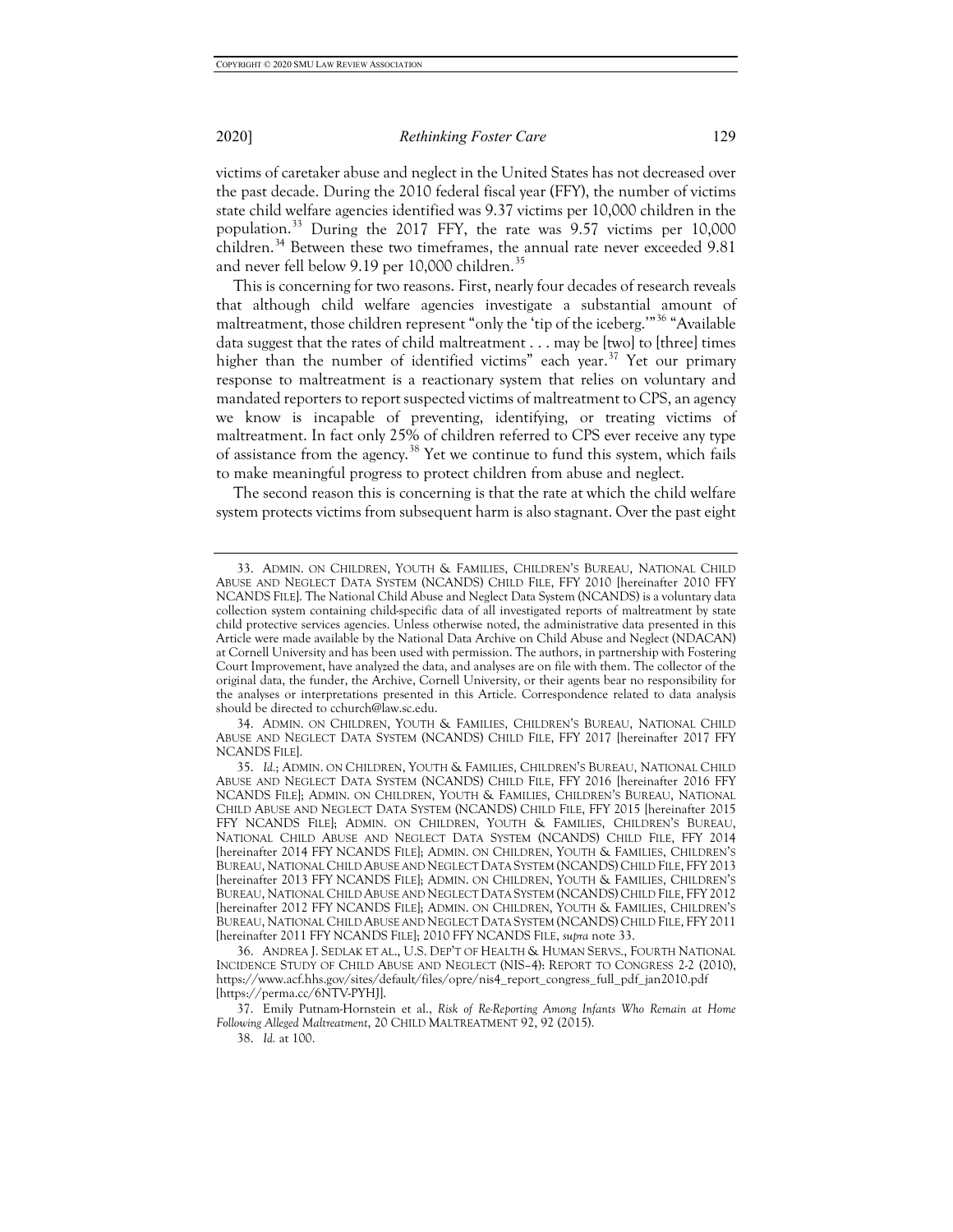years, the recurrence-of-maltreatment rate has hovered between 6%–7%, moving very little year after year.<sup>[39](#page-8-0)</sup> Setting aside any concerns regarding the rate at which the child welfare system initially identifies victims of caretaker abuse and neglect, the system has made no progress in reducing the rate at which it protects those victims from subsequent or ongoing abuse and neglect.

The child welfare system is also continuing to separate children from their families at a consistent rate. During the most recent annual reporting period, the child welfare system separated more than a quarter of a million children from their parents.<sup>[40](#page-8-1)</sup> During the 2010 FFY, the average monthly removal rate was 2.98 removals for every 10,000 children in the population.<sup>[41](#page-8-2)</sup> During the 2018 FFY, the average monthly removal rate was  $2.9$  per  $10,000$  children.<sup>[42](#page-8-3)</sup> Between these two time frames, the annual rate never exceeded 3.21 per 10,000 children and never fell below 2.86 per 10,000 children.<sup>[43](#page-8-4)</sup> Despite some annual fluctuation, the stagnant rate of removals between 2009 and 2017 has nonetheless contributed to an increase of nearly 15,000 more children in foster care in 2018 than in 2008.<sup>[44](#page-8-5)</sup>

<span id="page-8-1"></span>40. John Kelly, *Foster Care Numbers Up for Fifth Straight Year, Federal Data Released Today Shows*, CHRON. OF SOC. CHANGE (Nov. 8, 2018), https://chronicleofsocialchange.org/child-welfare-2/forfifth-straight-year-u-s-foster-care-totals-were-up-in-2017/32717 [https://perma.cc/YD7U-6NAY].

<span id="page-8-3"></span>42. ADMIN. ON CHILDREN, YOUTH & FAMILIES, CHILDREN'S BUREAU, ADOPTION AND FOSTER CARE ANALYSIS AND REPORTING SYSTEM (AFCARS) FOSTER CARE FILE, 2018 [hereinafter 2018 FFY AFCARS FILE].

<span id="page-8-0"></span><sup>39.</sup> 2017 FFY NCANDS FILE, *supra* note 34; 2016 FFY NCANDS FILE, *supra* note 35; 2015 FFY NCANDS FILE, *supra* note 35; 2014 FFY NCANDS FILE, *supra* note 35; 2013 FFY NCANDS FILE, *supra* note 35; 2012 FFY NCANDS FILE, *supra* note 35; 2011 FFY NCANDS FILE, *supra* note 35; 2010 FFY NCANDS FILE, *supra* note 33.

<span id="page-8-2"></span><sup>41.</sup> ADMIN. ON CHILDREN, YOUTH & FAMILIES, CHILDREN'S BUREAU, ADOPTION AND FOSTER CARE ANALYSIS AND REPORTING SYSTEM (AFCARS) FOSTER CARE FILE, 2010 [hereinafter 2010 FFY AFCARS FILE]. Data from the Adoption and Foster Care Analysis and Reporting System (AFCARS) were originally collected by the states' child welfare agencies pursuant to federal reporting requirements.

<span id="page-8-4"></span><sup>43.</sup> *Id.*; ADMIN. ON CHILDREN, YOUTH & FAMILIES, CHILDREN'S BUREAU, ADOPTION AND FOSTER CARE ANALYSIS AND REPORTING SYSTEM (AFCARS) FOSTER CARE FILE, 2017 [hereinafter 2017 FFY AFCARS FILE]; ADMIN. ON CHILDREN, YOUTH & FAMILIES, CHILDREN'S BUREAU, ADOPTION AND FOSTER CARE ANALYSIS AND REPORTING SYSTEM (AFCARS) FOSTER CARE FILE, 2016 [hereinafter 2016 FFY AFCARS FILE]; ADMIN. ON CHILDREN, YOUTH & FAMILIES, CHILDREN'S BUREAU, ADOPTION AND FOSTER CARE ANALYSIS AND REPORTING SYSTEM (AFCARS) FOSTER CARE FILE, 2015 [hereinafter 2015 FFY AFCARS FILE]; ADMIN. ON CHILDREN, YOUTH & FAMILIES, CHILDREN'S BUREAU, ADOPTION AND FOSTER CARE ANALYSIS AND REPORTING SYSTEM (AFCARS) FOSTER CARE FILE, 2014 [hereinafter 2014 FFY AFCARS FILE]; ADMIN. ON CHILDREN, YOUTH & FAMILIES, CHILDREN'S BUREAU, ADOPTION AND FOSTER CARE ANALYSIS AND REPORTING SYSTEM (AFCARS) FOSTER CARE FILE, 2013 [hereinafter 2013 FFY AFCARS FILE]; ADMIN. ON CHILDREN, YOUTH & FAMILIES, CHILDREN'S BUREAU, ADOPTION AND FOSTER CARE ANALYSIS AND REPORTING SYSTEM (AFCARS) FOSTER CARE FILE, 2012 [hereinafter 2012 FFY AFCARS FILE]; ADMIN. ON CHILDREN, YOUTH & FAMILIES, CHILDREN'S BUREAU, ADOPTION AND FOSTER CARE ANALYSIS AND REPORTING SYSTEM (AFCARS) FOSTER CARE FILE, 2011 [hereinafter 2011 FFY AFCARS FILE]; 2010 FFY AFCARS FILE, *supra* note 41.

<span id="page-8-5"></span><sup>44.</sup> 2018 FFY AFCARS FILE, *supra* note 42; 2017 FFY AFCARS FILE, *supra* note 43; 2016 FFY AFCARS FILE, *supra* note 43; 2015 FFY AFCARS FILE, *supra* note 43; 2014 FFY AFCARS FILE, *supra* note 43; 2013 FFY AFCARS FILE, *supra* note 43; 2012 FFY AFCARS FILE, *supra* note 43; 2011 FFY AFCARS FILE, *supra* note 43; 2010 FFY AFCARS FILE, *supra* note 41.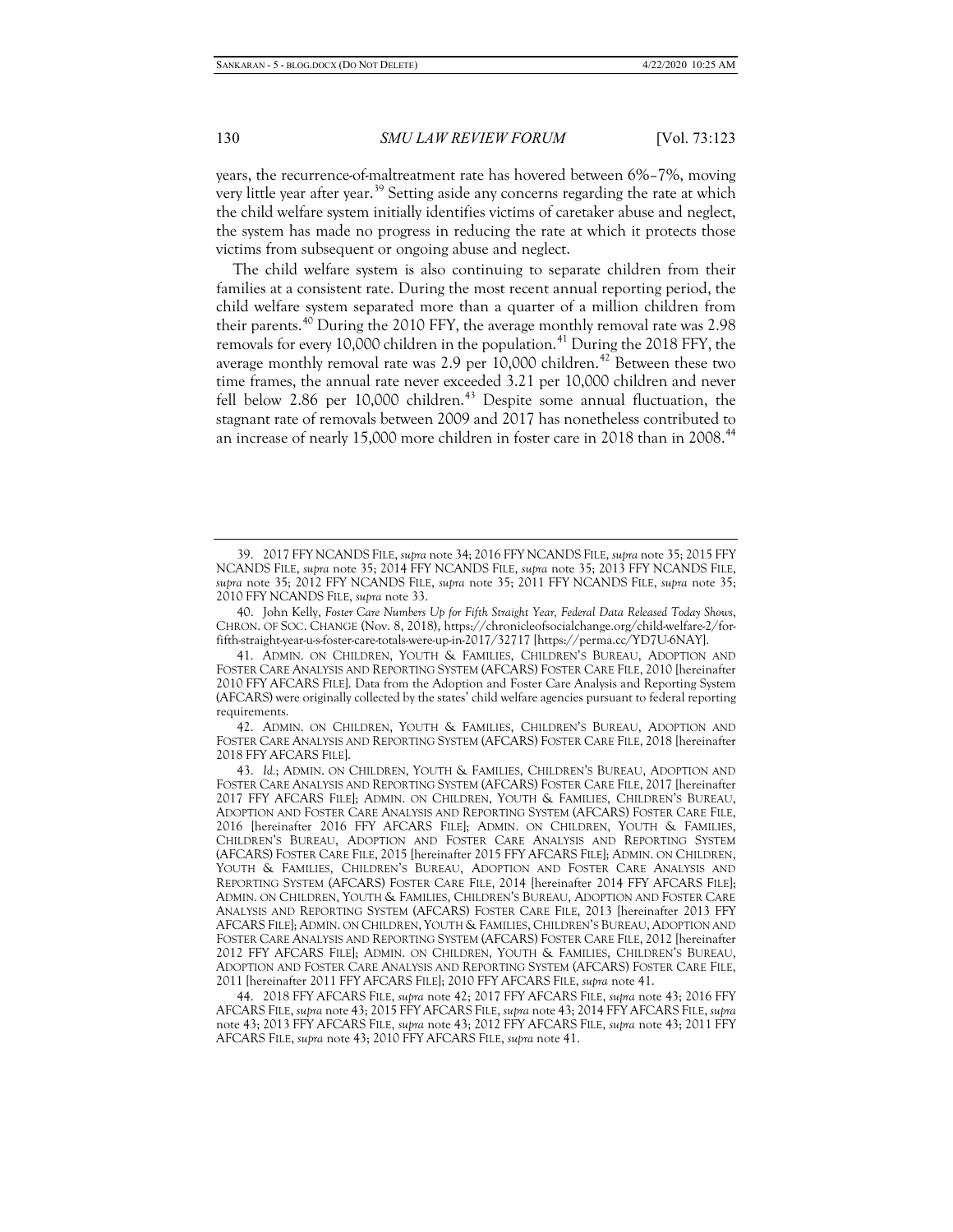

Despite all the efforts discussed in the previous section, the child welfare system is still identifying and removing victims at rates similar to what they were in 2010 and is not succeeding in reducing the number of maltreated children. As the authors have previously discussed, many of these children may have never needed to be separated from their parents for purposes of placement in foster care.<sup>[45](#page-9-0)</sup> The trauma of separating children from their families is far more potent when it is laced with the injustice of unnecessary separation.<sup>[46](#page-9-1)</sup>

Once in foster care, children are not faring much better. While in the legal custody of the state, children in foster care have a right to be safe, be well, be placed in a family-like setting, maintain connections with their family and community, and receive the support and services necessary to heal from their early childhood experiences. They also have a right to return home if that can be safely achieved. But we cannot say with confidence that the child welfare system is improving on any of these outcomes.<sup>[47](#page-9-2)</sup>

The child welfare system aims to place children in the most family-like setting. Such a placement can minimize a child's grief and sense of loss, can help

<span id="page-9-0"></span><sup>45.</sup> Vivek S. Sankaran & Christopher Church, *Easy Come, Easy Go: The Plight of Children Who Spend Less than 30 Days in Foster Care*, 19 U. PA. J.L. & SOC. CHANGE 207, 209–10 (2016).

<span id="page-9-1"></span><sup>46.</sup> Vivek Sankaran et al., *A Cure Worse than the Disease? The Impact of Removal on Children and Their Families*, 102 MARQ. L. REV. 1161, 1163 (2019).

<span id="page-9-2"></span><sup>47.</sup> *See, e.g.*, Emily Wax-Thibodeaux, *'We Are Just Destroying These Kids': The Foster Children Growing Up Inside Detention Centers*, WASH. POST. (Dec. 30, 2019, 7:05 PM), https://www.washingtonpost.com/national/we-are-just-destroying-these-kids-the-foster-childrengrowing-up-inside-detention-centers/2019/12/30/97f65f3a-eaa2-11e9-9c6d-436a0df4f31d\_story.html [https://perma.cc/VG9Z-7XQS].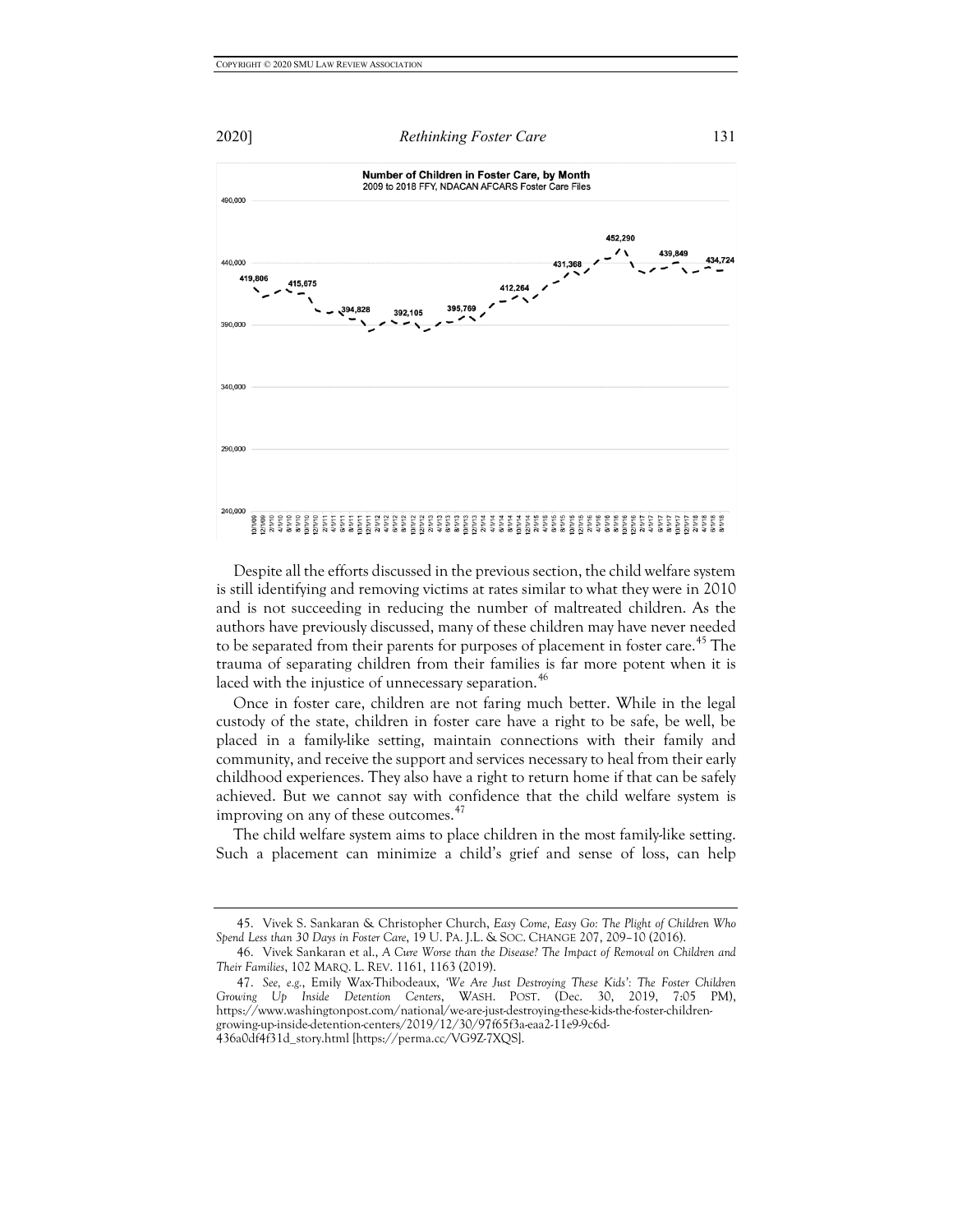normalize the foster care experience, and promotes child well-being.<sup>[48](#page-10-0)</sup> As more researchers study the impact of foster care placements, the field has learned more about the importance of the type of placement for children in foster care. For example, the overutilization of congregate placements for children in foster care like group homes or residential-placement facilities—has been the subject of legislation or regulation, $^{49}$  $^{49}$  $^{49}$  class action lawsuits, $^{50}$  $^{50}$  $^{50}$  and countless private-sector and governmental initiatives.<sup>[51](#page-10-3)</sup> While most children in foster care are placed in a family-like setting, the rate at which children are placed in congregate placements has not shifted much over the past decade. On October 31, 2009, more than 48,000 children, or 11.5% of all children in foster care, were living in a congregate setting.<sup>[52](#page-10-4)</sup> On September 30, 2018, 10.6% of all children in foster care were living in a congregate placement.<sup>[53](#page-10-5)</sup> Between those two time frames, the proportion of children in foster care living in a congregate placement never rose above 11.8% or fell below 10%.<sup>[54](#page-10-6)</sup> Despite ongoing policy, litigation, and financial incentives to reduce the utilization of congregate placements, at any given time, approximately one out of every ten children in foster care still lives in one.<sup>[55](#page-10-7)</sup> Of course, variance across states, a child's age, a child's health, and other demographic and programmatic considerations can dramatically shift that utilization, for better or worse.

Similarly, children in foster care are prescribed psychotropic medications at significantly higher rates than children in the general population.<sup>[56](#page-10-8)</sup> The overutilization of psychotropic medications for children in foster care negatively impacts their well-being and raises concerns about safety, overdiagnosis, consent, and monitoring. Similar to congregate placements, because the use of psychotropic medications raises both clinical and legal concerns, its overutilization has been the subject of legislation and regulation,<sup>[57](#page-10-9)</sup> class action

<span id="page-10-0"></span><sup>48.</sup> *See, e.g.*, David Rubin et al., *The Impact of Placement Stability on Behavioral Well-Being for Children in Foster Care*, 119 PEDIATRICS 336, 341, 343 (2007).

<span id="page-10-1"></span><sup>49.</sup> *See, e.g.*, Bipartisan Budget Act of 2018, Family First Prevention Services Act, Pub. L. No 115-123, §§ 50741–42, 132 Stat. 64, 253–59 (codified as amended in scattered sections of 42 U.S.C. (2018)).

<span id="page-10-2"></span><sup>50.</sup> *See, e.g.*, Final Settlement Agreement, Michelle H. v. Haley, C/A No. 2:15-cv-00134-RMG, at 11–12 (D.S.C. 2016) (on file with the SMU Law Review Association).

<span id="page-10-3"></span><sup>51.</sup> *See, e.g.*, *Strategy Brief Strong Families: How Can We Improve Placement Stability for Children in*  Foster Care?, CASEY FAMILY PROGRAMS 4-5, https://caseyfamilypro-wpengine.netdnassl.com/media/SF\_Strategies-to-improve-placement-stability.pdf [https://perma.cc/A79J-QLDK] (last updated Sept. 2018).

<span id="page-10-4"></span><sup>52.</sup> 2010 FFY AFCARS FILE, *supra* note 41. This corresponds to a rate of 6.5 children in a congregate setting for every 10,000 in the population.

<span id="page-10-5"></span><sup>53.</sup> 2018 FFY AFCARS FILE, *supra* note 42. This corresponds to a rate of 6.3 children in a congregate setting for every 10,000 in the population.

<span id="page-10-6"></span><sup>54.</sup> *Id.*; 2017 FFY AFCARS FILE, *supra* note 43; 2016 FFY AFCARS FILE, *supra* note 43; 2015 FFY AFCARS FILE, *supra* note 43; 2014 FFY AFCARS FILE, *supra* note 43; 2013 FFY AFCARS FILE, *supra* note 43; 2012 FFY AFCARS FILE, *supra* note 43; 2011 FFY AFCARS FILE, *supra* note 43; 2010 FFY AFCARS FILE, *supra* note 41.

<span id="page-10-7"></span><sup>55.</sup> *Foster Care*, CHILDREN'S RIGHTS, https://www.childrensrights.org/newsroom/factsheets/foster-care/ [https://perma.cc/7ZDC-DZW4] (last visited Oct. 29, 2019).

<span id="page-10-8"></span><sup>56.</sup> Ramesh Raghavan et al., *Psychotropic Medication Use in a National Probability Sample of Children in the Child Welfare System*, 15 J. CHILD & ADOLESCENT PSYCHOPHARMACOLOGY 97, 102 (2005).

<span id="page-10-9"></span><sup>57.</sup> *See, e.g.*, Child and Family Services Improvement and Innovation Act, Pub. L. No. 112-34, § 101(b), 125 Stat. 369, 369 (2011) (codified as amended in scattered sections of 42 U.S.C. (2018)).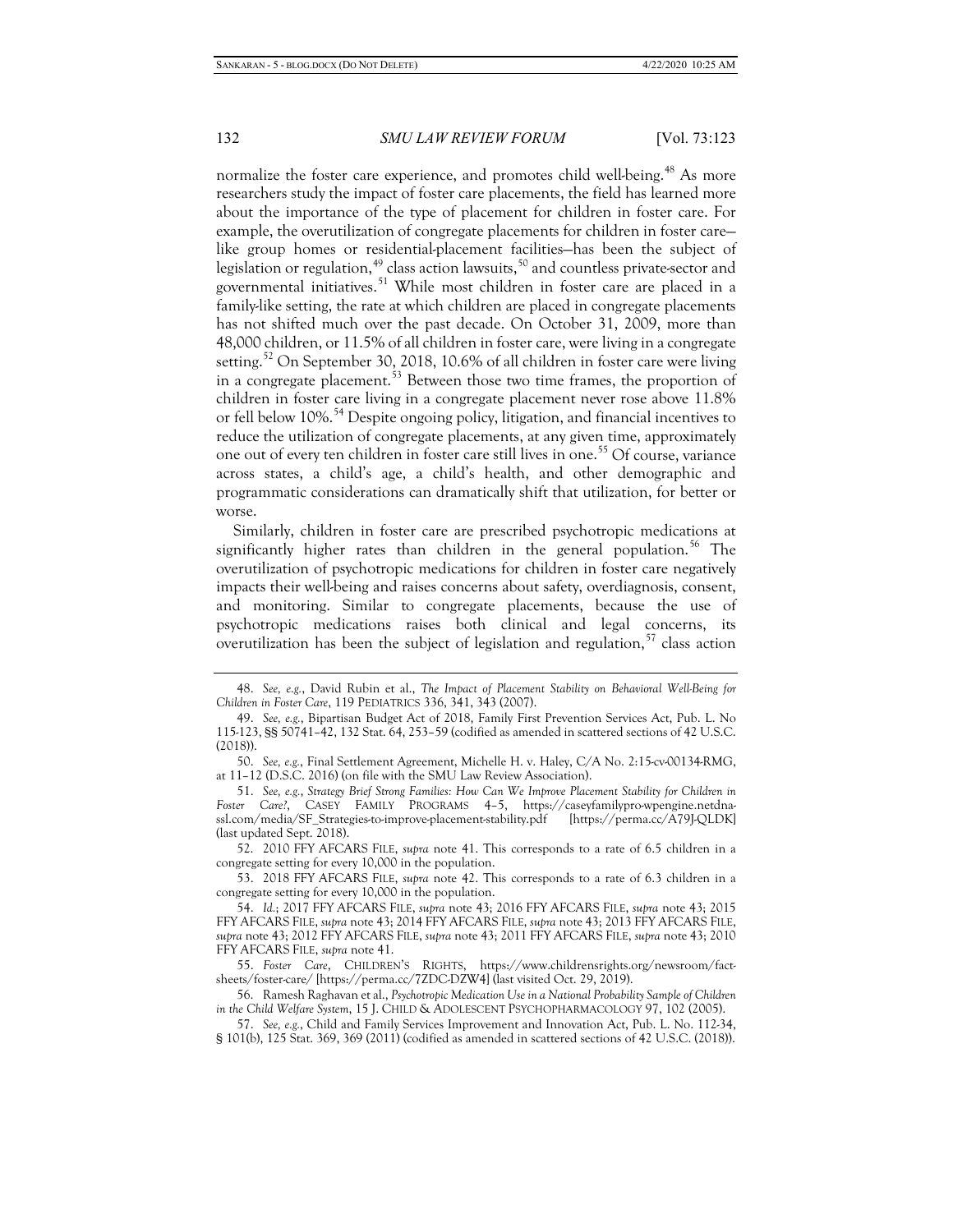lawsuits,<sup>[58](#page-11-0)</sup> and numerous private-sector and governmental initiatives.<sup>[59](#page-11-1)</sup> Still, Medicaid claims data show that reliance on antipsychotics for children in care is increasing as of 2007, with one state reporting 21.7% of children in care on an antipsychotic.<sup>[60](#page-11-2)</sup>

Finally, not only has the child welfare system failed in reducing the rate at which it separates families, our system has not made progress on supporting families so that children can return home after removal. In fact, between 2007 and 2017, the rate of children in foster care being reunified with their parents dropped from reunification representing 53% of all exits to  $49\%$ .<sup>[61](#page-11-3)</sup> Rather than sending more kids home, our system has increased its rate of permanently terminating parental rights over the last decade. In FFY 2010, the child welfare system terminated parental rights at a rate of 7.2 per 10,000 children.<sup>[62](#page-11-4)</sup> The most recent data reveal that the child welfare system now terminates parental rights at a rate of 8.36 per 10,000 children. $63$  The increasing rate at which we judicially destroy family bonds is a strong rebuke to our system's goal of keeping children safe with their families whenever possible. The child welfare system's increased reliance on termination of parental rights has its costs: in 2018, there were 17,000 more children in limbo awaiting a permanent home than there were in 2010.<sup>[64](#page-11-6)</sup>

The list of concerning practices, prescribed treatments, and lived experiences of children in foster care is long. However, the story is not all grim. For example, the percent of kids living with relatives after they have been removed from their parents has increased from 26% in 2007 to 33% in 2017.<sup>[65](#page-11-7)</sup> Placement stability also improved, with the rate of placement moves during the first twelve months of care dropping from 8.52 moves per 1,000 days at the end of the 2009 FFY to

<span id="page-11-0"></span><sup>58.</sup> *See, e.g.*, John Kelly, *Potential 'Landmark' Settlement Reached on Use of Psychotropic Drugs in Foster Care*, CHRON. OF SOC. CHANGE (July 19, 2019), https://chronicleofsocialchange.org/child-welfare-2/potential-settlement-reached-on-use-of-psychotropic-drugs-in-foster-care/36384 [https://perma.cc/6RQR-3DEA].

<span id="page-11-1"></span><sup>59.</sup> *See, e.g.*, *Improving the Use of Psychotropic Medication Among Children and Youth in Foster Care: A Quality Improvement Collaborative*, CTR. FOR HEALTH CARE STRATEGIES, INC., https://www.chcs.org/project/improving-the-use-of-psychotropic-medication-among-children-andyouth-in-foster-care-a-quality-improvement-collaborative [https://perma.cc/UD2Q-NTMD] (last visited Oct. 29, 2019).

<span id="page-11-2"></span><sup>60.</sup> ADRIENNE L. FERNANDES-ALCANTARA ET AL., CONG. RESEARCH SERV., R43466, CHILD WELFARE: OVERSIGHT OF PSYCHOTROPIC MEDICATION FOR CHILDREN IN FOSTER CARE 10  $(2.017)$ 

https://www.everycrsreport.com/files/20170217\_R43466\_62d2a80968fb095760b70f326e1932be 457cee0d.pdf [https://perma.cc/VE4S-3BJE].

<span id="page-11-4"></span><span id="page-11-3"></span><sup>61.</sup> *See* CHILD WELFARE INFO. GATEWAY, FOSTER CARE STATISTICS 2017, at 6 (2019), https://www.childwelfare.gov/pubPDFs/foster.pdf [https://perma.cc/828S-6X7T].

<sup>62.</sup> 2010 FFY AFCARS FILE, *supra* note 41.

<sup>63.</sup> 2018 FFY AFCARS FILE, *supra* note 42.

<span id="page-11-6"></span><span id="page-11-5"></span><sup>64.</sup> *See* ADMIN. ON CHILDREN, YOUTH & FAMILIES, CHILDREN'S BUREAU, TRENDS IN FOSTER CARE AND ADOPTION: FY 2010–FY 2018, at 1 (2019), https://www.acf.hhs.gov/sites/default/files/cb/trends\_fostercare\_adoption\_09thru18.pdf [https://perma.cc/6D5V-NQAL].

<span id="page-11-7"></span><sup>65.</sup> Sarah Catherine Williams & Kristin Sepulveda, *The Share of Children in Foster Care Living with Relatives Is Growing*, CHILD TRENDS, https://www.childtrends.org/the-share-of-children-infoster-care-living-with-relatives-is-growing [https://perma.cc/XB7F-DK4C] (last updated May 24, 2019).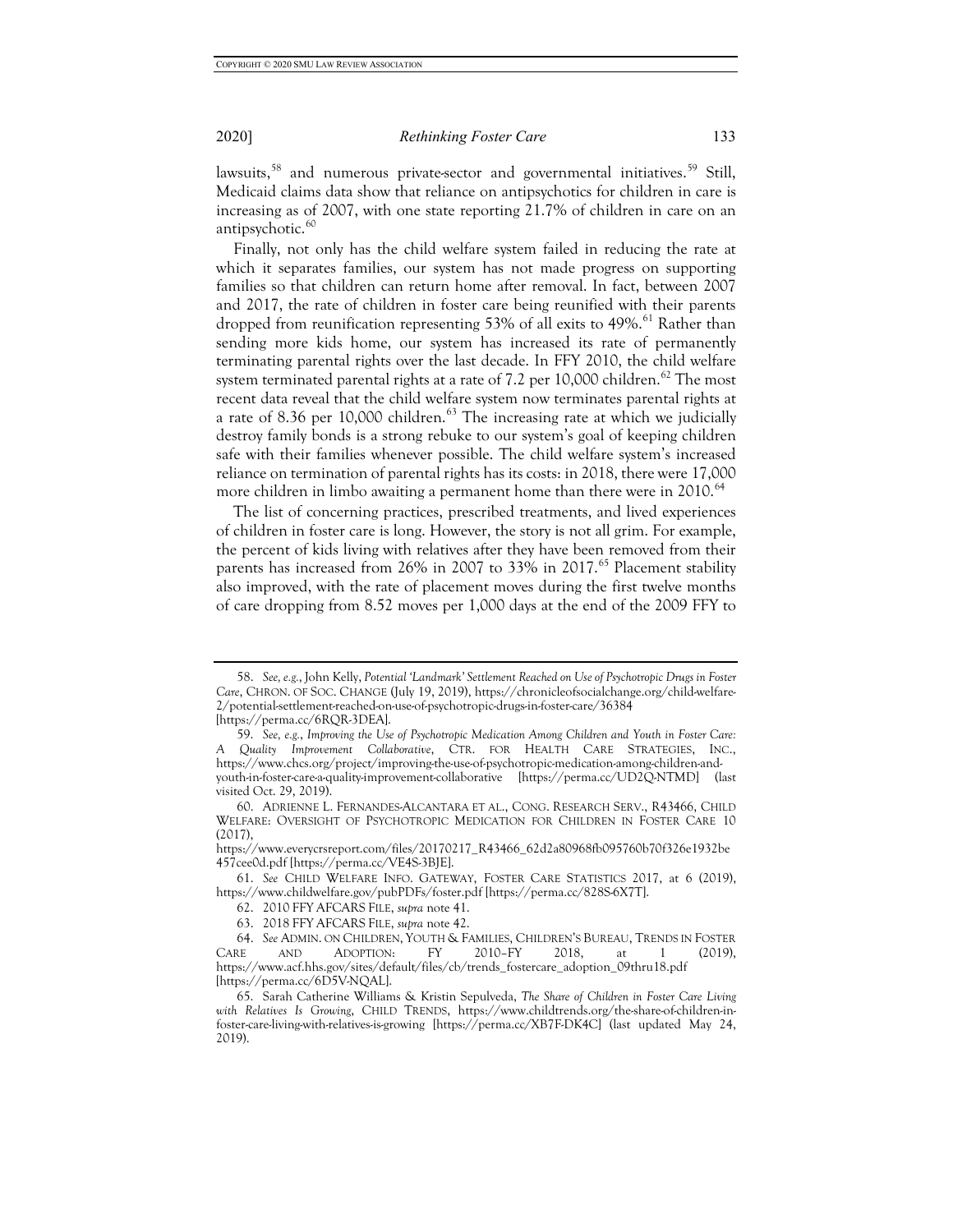4.6 moves at the end of 2018 FFY.<sup>[66](#page-12-0)</sup> Broader measures of family well-being also give hope: for example, infant mortality rates are down from 6.75 per 1,000 live births in 2007 to 5.79 per 1,000 live births in 2017.<sup>[67](#page-12-1)</sup> In 2008, 10% of all children living in the United States did not have health insurance.<sup>[68](#page-12-2)</sup> By 2017, that rate was cut in half, with only 5% of children not having health insurance.<sup>[69](#page-12-3)</sup> These are two critically important measures of a nation's priorities around children and families. Yet those measures are more distant to a child welfare system's goals of preventing kids from being maltreated and keeping kids safely with their families. While there are some measures that indicate movement in a positive direction, they are dwarfed by those that do not.

If our system's goal is to keep children safe with their families and to rely on foster care only when absolutely necessary, data reveal that our system has not made much progress in the past decade. The rate at which children are maltreated has not gone down. The number of children taken from their families and placed in foster care has increased. Indicators of child well-being for children in foster care are, at best, stubbornly stagnant. Our system continues to increase its rate of terminating parental rights, permanently separating children from their families. We must do better.

So the question is: How can we target our investment over the next decade to get better results?

### III. THE NEXT DECADE

Continuing to prevent child maltreatment with a seemingly haphazard influx of resources, new laws and regulations, and increased compliance mechanisms has not and will not change this trajectory. The failing of our past decade has been our complacency with quick-fix solutions, or our tinkering with our inadequate infrastructure and approach, to address a complex problem. Child welfare continues to face an adaptive challenge that requires us to alter the values we bring to the work. We must abandon the simplicity of technical compliance and change how we view families involved in the system to develop a family-oriented child welfare system. To do this, we need a clear vision of how to move forward.

Evidence that quick, technical solutions will not work, absent a fundamental change in values, abounds. Take, for example, the team decision-making model embraced by the Annie E. Casey Foundation and others. The model "brings together parents, family, community members and others to assess the situation and determine how best to keep the child safe."<sup>[70](#page-12-4)</sup> It enables those closest to a

<sup>66.</sup> 2018 FFY AFCARS FILE, *supra* note 42; 2010 FFY AFCARS FILE, *supra* note 41.

<span id="page-12-1"></span><span id="page-12-0"></span><sup>67.</sup> *About Linked Birth/Infant Death Records, 2007–2017*, CDC, https://wonder.cdc.gov/lbdcurrent.html (last visited July 31, 2019) (click "I Agree" button; then select "2007" under the "Infant Characteristics" section; then click "Send" button).

<span id="page-12-2"></span><sup>68.</sup> *Children 17 and Below Without Health Insurance in the United States*, KIDS COUNT DATA CTR., ANNIE E. CASEY FOUND., https://datacenter.kidscount.org/data/tables/8810-children-17 and-below-without-health-

<span id="page-12-4"></span><span id="page-12-3"></span>insurance#detailed/1/any/false/870,573,869,36,868,867,133,38,35/any/17657,17658 [https://perma.cc/4H7D-DDFU] (last updated Sept. 2017).

<sup>69.</sup> *Id.*

<sup>70.</sup> *See Team Decision Making: A Better Way to Assess Child Safety*, ANNIE E. CASEY FOUND. (May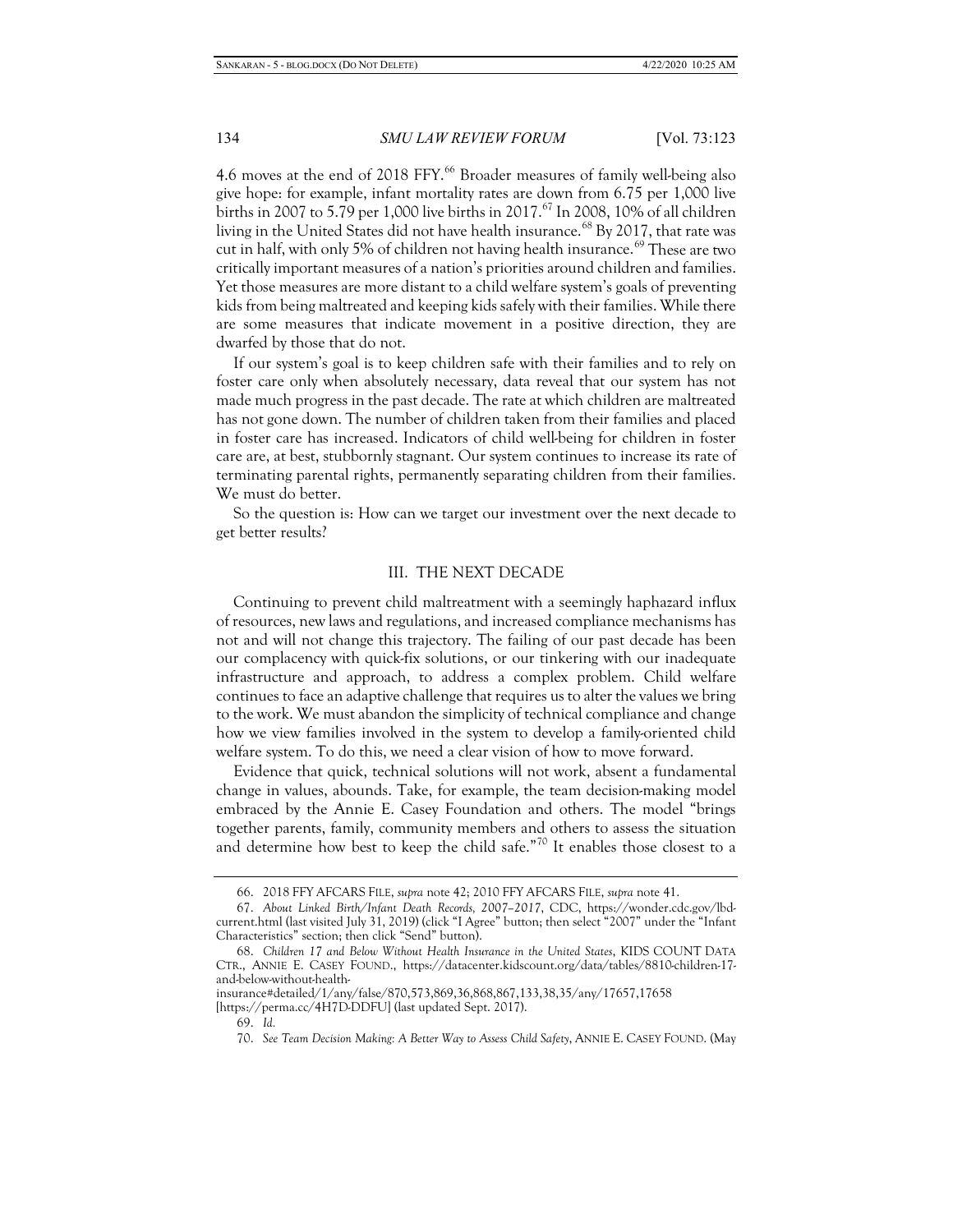child to participate in problem-solving and ensures that the agency caseworker is not the lone decision-maker. Research suggests that this model leads to increased family engagement and better outcomes.<sup>[71](#page-13-0)</sup> As a result, variations of this model now exist in many jurisdictions across the country.

Yet advocates all over the country can describe the challenges of implementing this model. Common complaints include the following: (1) meetings are held for no apparent purpose but simply because they are mandated by law or policy; (2) they may be held at times at which parents and family members cannot attend; and (3) caseworkers dominate the discussions and do not allow families to lead in defining solutions to their challenges. While states can claim success on paper by touting how often these meetings are held, many argue that the states fail to produce the success stakeholders expected.

But perhaps the limited impact of interventions like team decision-making reflects the importance of adaptive change. Implementing the model without changing the values of the participants in the meetings is fatal to its success. If agency workers truly do not believe that families should be solving their own problems, then any intervention premised on families solving their own problems will fail, regardless of how much the child welfare system forces compliance. Have we done enough to truly persuade professionals working in the field that families should be making decisions for their children? To sustain any change in the field, we must focus on changing the values supported by the child welfare system.

For meaningful change to occur, the child welfare system must embrace three fundamental values. First, to paraphrase the words of civil rights lawyer Bryan Stevenson, the system must recognize that each parent is more than the worst thing they have ever done.<sup>[72](#page-13-1)</sup> That is, while child welfare petitions summarize allegations of neglect or abuse against a parent, that parent is far more than those allegations. Rather, they have strengths, accomplishments, virtues, gifts, and talents that our system must recognize, seek out, and praise. Only when we see the whole person will we truly invest in keeping families together.

How can stakeholders do this? See parents and children together. Identify as an advocate for the entire family, regardless of your role. Talk to those who know the parent—like family members, pastors, or neighbors. Meet with the parent outside of court, in a non-stressful environment, and give them the space to tell their story. Identify the good things that were going on in the family's life prior to child welfare involvement. Make sure court hearings and meetings focus on these strengths rather than obsess on the challenges.

Second, we must ensure that systems treat each family with dignity and respect, regardless of the allegations in the petition. Given that child welfare seeks to reunify families even after children are removed from their parents, it is crucial that we engage families. Research demonstrates that we can do this by adhering

<sup>24, 2017),</sup> https://www.aecf.org/blog/team-decision-making-a-better-way-to-assess-child-safety/ [https://perma.cc/QPR3-8R2M].

<sup>71.</sup> *See id.*

<span id="page-13-1"></span><span id="page-13-0"></span><sup>72.</sup> *See* Francesca Trianni & Carlos H. Martinelli, *Bryan Stevenson: 'Believe Things You Haven't Seen*,*'* TIME, https://time.com/collection-post/3928285/bryan-stevenson-interview-time-100/ [https://perma.cc/33CT-HP5K] (last visited Oct. 29, 2019).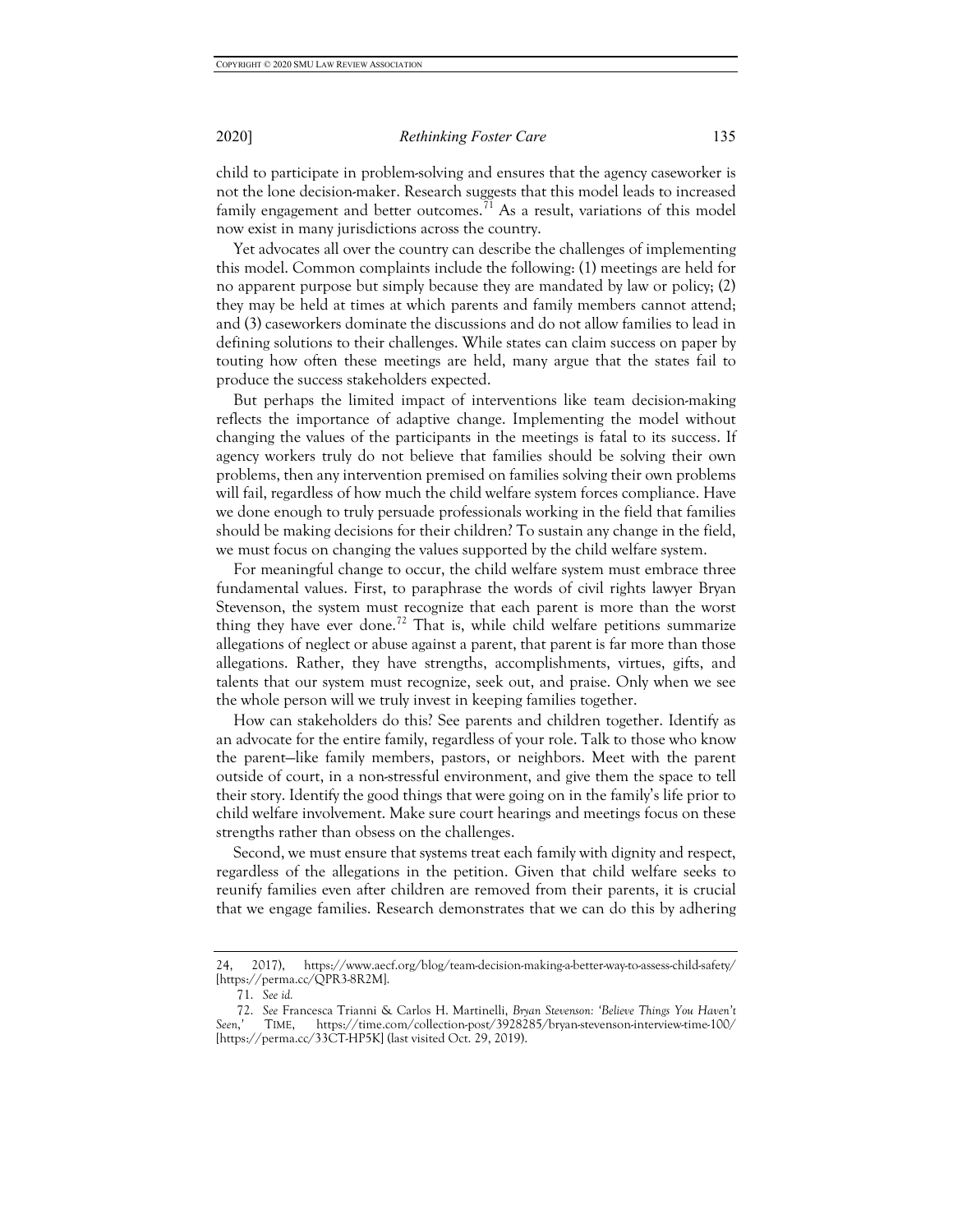to the core principles of procedural justice, which instruct those in authority to ensure that they guarantee litigants: (1) an opportunity to be heard; (2) the ability to understand the proceedings; (3) an assurance that decisions are made without bias; and (4) the respect of decision-makers.<sup>[73](#page-14-0)</sup> When professionals adhere to these components, litigants are far more likely to work with those in charge.

Third, stakeholders must recognize that foster care is a harmful intervention that must be used sparingly. A pediatric professor from Harvard describes separating a child from his parent as "catastrophic."<sup>[74](#page-14-1)</sup> Another opined, "Continuing [parent-child] separation removes the most important protection a child can possibly have to prevent long-term damage."<sup>[75](#page-14-2)</sup> Given what we know about the impact of removal, it is unsurprising that outcomes for those children on the margins—those who could either remain at home or enter foster care—are better when children remain at home.<sup>[76](#page-14-3)</sup>

The devastating impact of removal is exacerbated by the reality that the foster care system is, in many ways, a neglectful parent. It might force a child to abruptly miss days of school or switch schools in the middle of a semester. It might separate siblings or make kids sleep in office buildings. It might not give children proper medical care or mental health treatment. It might keep kids from seeing their family. The words of a young child who aged out of foster care capture how many feel:

I had so many losses, man. I felt like my life was tooken [sic] away, I felt like I didn't have no freedom, no independence, it was, to be completely honest with you really, it was one of the worst experiences in my life, going on 21 years that I've been on this Earth that was definitely one of the worst experience in my life, right there . . . You know, it was terrible. You know, I, I lost my strength, I lost my life, I lost myself. It was, it was, it was hell man.<sup>7</sup>

These sentiments are not included to argue that foster care is unnecessary for some children. Rather it is an extremely important but potentially harmful remedy that should be used sparingly—only for those children who truly need its protection.

Until child welfare systems embrace these basic principles, sustained change

<span id="page-14-0"></span><sup>73.</sup> *See* E. ALLAN LIND & TOM R. TYLER, THE SOCIAL PSYCHOLOGY OF PROCEDURAL JUSTICE 71 (1988); TOM R. TYLER & YUEN J. HUO, TRUST IN THE LAW: ENCOURAGING PUBLIC COOPERATION WITH THE POLICE AND COURTS 51, 93 (2002); TOM R. TYLER, WHY PEOPLE OBEY THE LAW 115, 129, 137 (1990); Tom. R. Tyler, *What is Procedural Justice?: Criteria Used by Citizens to Assess the Fairness of Legal Procedures*, 22 L. & SOC'Y REV. 103, 104 (1988).

<sup>74.</sup> *See* Wan, *supra* note 2 (internal quotations marks omitted) (quoting Dr. Charles Nelson).

<span id="page-14-2"></span><span id="page-14-1"></span><sup>75.</sup> *See* Jack P. Shonkoff, *Migrant Family Separation Congressional Testimony*, CTR. ON THE DEVELOPING CHILD, HARVARD UNIV. (Feb. 7, 2019), https://developingchild.harvard.edu/about/press/migrant-family-separation-congressionaltestimony-dr-jack-p-shonkoff/ [https://perma.cc/A3LG-JG53].

<span id="page-14-3"></span><sup>76.</sup> *See* Joseph J. Doyle Jr., *Causal Effects of Foster Care: An Instrumental-Variables Approach*, 35 CHILD. & YOUTH SERVS. REV. 1143, 1149 (2013); Joseph J. Doyle Jr., *Child Protection and Child Outcomes: Measuring the Effects of Foster Care*, 97 AM. ECON. REV. 1583, 1584 (2007).

<span id="page-14-4"></span><sup>77.</sup> Vivek Sankaran, *Is the Solution Really for More Children to Enter Foster Care?*, CHRON. OF SOC. CHANGE (Aug. 29, 2018), https://chronicleofsocialchange.org/child-welfare-2/is-solution-reallymore-children-entering-foster-care/32074 [https://perma.cc/QWF8-YKS2].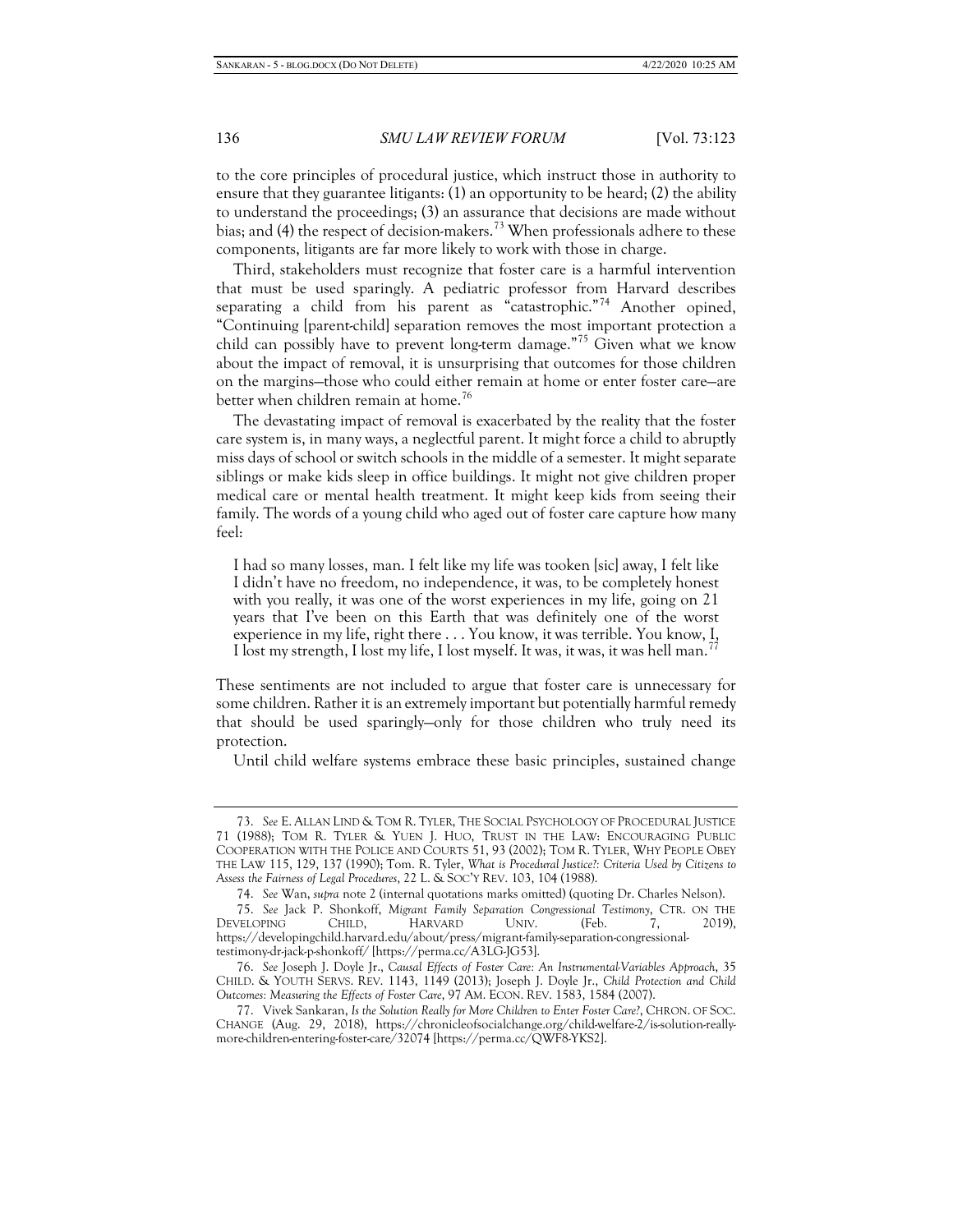that will improve the lives of children will not occur. But if we shifted our values and then aligned our resources to prioritize those values, powerful change could occur. How might that change occur?

First, systems will invest in families *before* a child is maltreated. Interventions *after* a child is maltreated will only perpetuate the child welfare system's poor outcomes. Recruiting more foster parents, paying for college for foster care alumni, and connecting kids in foster care with relatives are all noble initiatives. But they will do nothing to stem the flow of children entering foster care. To do that, the child welfare system must reorient to aggressively reduce poverty, reduce food insecurity, increase access to affordable housing, and provide access to early, quality childcare and education.

More generally, federal resources should pass through local jurisdictions to enable child welfare agencies to flexibly provide proven support that strengthens family well-being and reduces the risk of child maltreatment, and ultimately, the need for foster care. Research demonstrates that housing, head start, and holistic legal services can all keep children out of foster care. A 2019 Chapin Hall study found that families working with Connecticut's intensive supportive housing program were 20%–30% less likely to enter foster care.<sup>[78](#page-15-0)</sup> Similarly, researchers at Michigan State University found that participation in a Head Start program reduced the need for children to enter foster care by 93%.<sup>[79](#page-15-1)</sup> An independent evaluation revealed that not one of the 110 children served by the Detroit Center for Family Advocacy, which provided legal and social advocacy work to families at risk of losing children to foster care, entered the system.<sup>[80](#page-15-2)</sup> This advocacy focused on addressing collateral matters, such as housing or access to public benefits, rather than defending against the impending state child welfare agency action.

Research also demonstrates a close link between poverty and child maltreatment. For example, raising the minimum wage by one dollar would reduce child maltreatment reports by nearly 10%.<sup>[81](#page-15-3)</sup> Similarly, imposing \$100 more in child support resulted in kids remaining in foster care for an additional six months.<sup>[82](#page-15-4)</sup> Unsurprisingly, families involved in home foreclosures faced a 70% greater risk of being involved in a child protective investigation. $83$  Studies also suggest that addressing neighborhood-level poverty would play a role in reducing child abuse and neglect. $84$  All of the research points to an unassailable

<span id="page-15-0"></span><sup>78.</sup> *See* Anne F. Farrell et al., *Supportive Housing Interventions in Connecticut Found to Decrease Foster Care Placements*, CHAPIN HALL, https://www.chapinhall.org/research/supportive-housing-ct/ [https://perma.cc/T5WE-LZ5M] (last visited Oct. 29, 2019).

<span id="page-15-1"></span><sup>79.</sup> Sacha Klein et al., *Early Care and Education Arrangements and Young Children's Risk of Foster Placement: Findings from a National Child Welfare Sample*, 83 CHILD. & YOUTH SERVS. REV. 168, 174 (2017).

<span id="page-15-2"></span><sup>80.</sup> *See* Vivek Sankaran, *Using Preventive Legal Advocacy to Keep Children from Entering Foster Care*, 40 WM. MITCHELL L. REV. 1036, 1042–43 (2014).

<span id="page-15-3"></span><sup>81.</sup> *See* Kerri M. Raissian & Lindsey Rose Bullinger, *Money Matters: Does the Minimum Wage Affect Child Maltreatment Rates?* 72 CHILD. & YOUTH SERVS. REV. 60, 63–64 (2017).

<span id="page-15-4"></span><sup>82.</sup> *See* Maria Cancian et al., *Making Parents Pay: The Unintended Consequences of Charging Parents for Foster Care*, 72 CHILD. & YOUTH SERVS. REV. 100, 108 (2017).

<span id="page-15-5"></span><sup>83.</sup> *See* Lawrence M. Berger et al., *Home Foreclosure and Child Protective Services Involvement*, 136 PEDIATRICS 299, 303 (2015).

<span id="page-15-6"></span><sup>84.</sup> *See* Jill D. McLeigh et al., *Neighborhood Poverty and Child Abuse and Neglect: The Mediating Role of Social Cohesion*, 93 CHILD. & YOUTH SERVS. REV. 154, 157 (2018).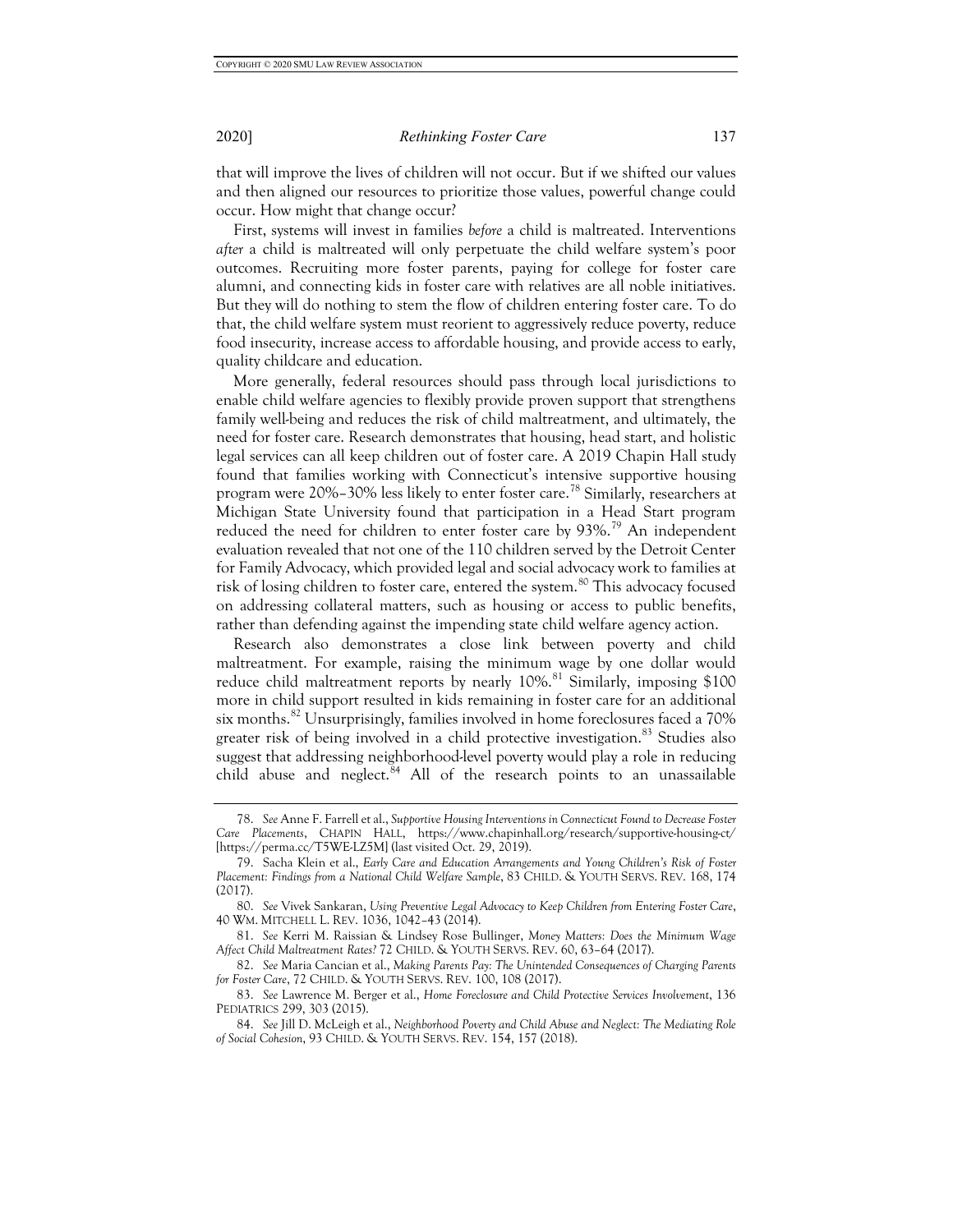conclusion—economic instability can significantly heighten a family's level of stress, which inevitably increases the risk of child maltreatment. To prevent child maltreatment, federal and state resources must be available to support a strong anti-poverty agenda.

Yet our actions do not reflect what the research tells us. Policymakers on both the federal and state levels continue to make it more difficult for poor families to access public benefits like cash assistance or health insurance, seeking to link those benefits to certain requirements that result in limiting access. More than a quarter of people living in poverty—over 13 million people—receive no help from food stamps, subsidized housing, cash assistance, or childcare programs.<sup>[85](#page-16-0)</sup> A third of those living in deep poverty—families making less than \$13,000 a year—received no federal support.<sup>[86](#page-16-1)</sup> Tellingly, while 68% of poor families received federal cash assistance in 1996, only 22% did in 2018.<sup>[87](#page-16-2)</sup> Policy choices regarding benefit eligibility, benefit form, and other important considerations matter, and these choices make it increasingly more difficult for struggling families to access needed supports. And those that lack these supports are far more susceptible to the type of instability that leads to child maltreatment.

At the same time, our targeted child welfare spending also demonstrates a disinterest in trying to prevent child maltreatment. Most states use the majority of the \$7 billion dedicated to child welfare spending to fund the foster care system. For example, in 2017, \$5.3 billion was spent on foster care while only \$555 million was spent on prevention services.<sup>[88](#page-16-3)</sup> For the most part, the federal laws detailed at the outset of this Article tinker with procedures *after* a child has already been separated from a parent. The major exception—the Family First Prevention and Services Act—has significant limitations. While it permits federal funds to be used for some prevention services, those services must fall into specified categories, must be evidence-based, and are time-limited. These limitations undermine confidence in the law's potential impact. To better serve children, policymakers should allocate the majority of funds in a flexible way that allows states to support initiatives that prevent child maltreatment rather than those that simply react to a child that has already been abused or neglected.

Second, courts must ensure that kids do not needlessly enter foster care. When children do enter foster care, courts must treat all families with respect and dignity, focusing on the core principles of procedural justice discussed above.<sup>[89](#page-16-4)</sup> This requires courts to enforce state and federal laws strictly, including ones requiring agencies to make reasonable efforts prior to seeking to place children in

<span id="page-16-0"></span><sup>85.</sup> *See* SARAH MINTON & LINDA GIANNARELLI, URBAN INST., FIVE THINGS YOU MAY NOT KNOW ABOUT THE US SOCIAL SAFETY NET 5 (Feb. 2019), https://www.urban.org/sites/default/files/publication/99674/five\_things\_you\_may\_not\_know\_a bout\_the\_us\_social\_safety\_net\_1.pdf [https://perma.cc/4D7T-5X96].

<sup>86.</sup> *Id.*

<span id="page-16-2"></span><span id="page-16-1"></span><sup>87.</sup> *See* IFE FLOYD, CTR. ON BUDGET & POLICY PRIORITIES, TANF REACHING FEW POOR FAMILIES 3, https://www.cbpp.org/sites/default/files/atoms/files/6-16-15tanf.pdf [https://perma.cc/F4FK-DSR7] (last updated Mar. 4, 2020).

<span id="page-16-4"></span><span id="page-16-3"></span><sup>88.</sup> *See State-by-State Data*, CASEY FAMILY PROGRAMS (May 13, 2019), https://www.casey.org/state-data/ [https://perma.cc/PRG5-DGE5].

<sup>89.</sup> *See supra* note 73 and accompanying text.